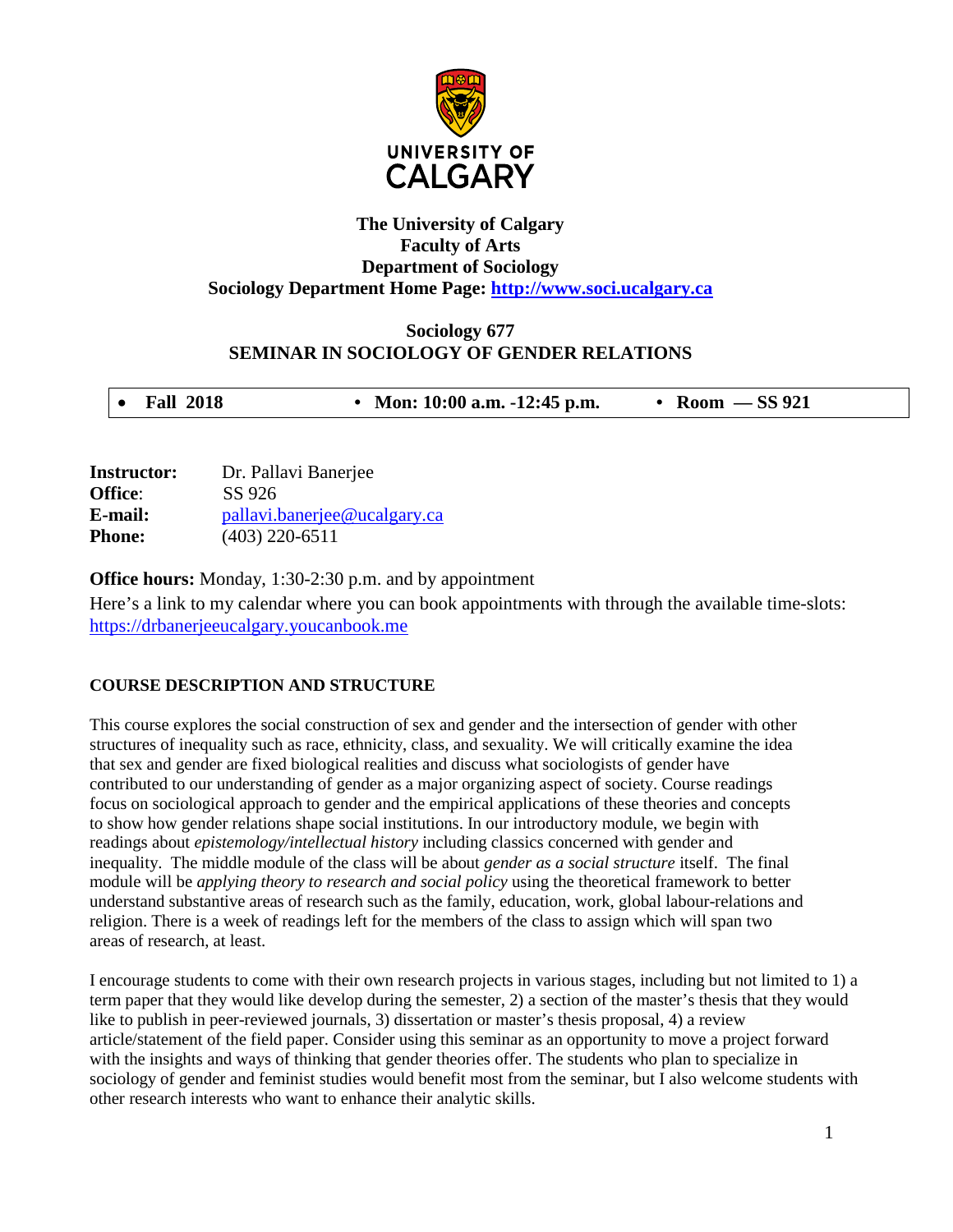Each class will consist of a student-led presentation and discussion of the assigned readings. In addition, we will do a workshop for our individual research papers, including in-class writing, outlining and conceptual mapping, and peer-reviews.

I am very much looking forward to learning more about all these topics from our conversations, and I hope you are as well.

### **COURSE OBJECTIVES**

At the end of the course, you should be able to:

- critically read, analyze and write about gender relations with a sociological lens
- analyze the intersection of gender with other axes of inequality such as race, ethnicity, class, and sexuality
- apply course material to real world and daily life examples of local and global gender issues
- apply gender theories and research to a topic of your choosing to advance understanding of gendered dimensions in that context.

### **READINGS**

### **I have only assigned articles and book chapters for this course. Links and PDFs of book chapters and journal articles are listed below and also uploaded on D2L.**

Readings that say "Recommended but optional" l will still be discussed in class but may not be part of your facilitation or critical responses. I encourage you to read them for class discussion even if you don't include them in your facilitation or responses.

### **ASSIGNMENTS AND GRADES**

|                                     | 10%                                                                                                                                                                                                                                                                                                                                                                                                       |
|-------------------------------------|-----------------------------------------------------------------------------------------------------------------------------------------------------------------------------------------------------------------------------------------------------------------------------------------------------------------------------------------------------------------------------------------------------------|
|                                     | $10\%$                                                                                                                                                                                                                                                                                                                                                                                                    |
|                                     | 10%                                                                                                                                                                                                                                                                                                                                                                                                       |
|                                     | 20%                                                                                                                                                                                                                                                                                                                                                                                                       |
| (10% each: 3-5 double-spaced pages) |                                                                                                                                                                                                                                                                                                                                                                                                           |
|                                     | 15%                                                                                                                                                                                                                                                                                                                                                                                                       |
|                                     |                                                                                                                                                                                                                                                                                                                                                                                                           |
| on Week 10                          | $4\%$                                                                                                                                                                                                                                                                                                                                                                                                     |
|                                     | 30%                                                                                                                                                                                                                                                                                                                                                                                                       |
|                                     | $1\%$                                                                                                                                                                                                                                                                                                                                                                                                     |
| <b>TOTAL</b>                        | 100%                                                                                                                                                                                                                                                                                                                                                                                                      |
|                                     | Reading and Participation<br>2. Class facilitation (2)<br>3. Reading Reflection by week (5)<br>4. Critical Reflective Essays (2)<br>5. Peer Workshop I-III (5% x 3 times)<br>6. Assigning and discussing one readings of your choice pertaining to substantive area<br>Final paper (18-20 double-spaced pages, by April 19)<br>8. One compulsory Individual meeting with the instructor about final paper |

# **DETAILS OF SEMINAR REQUIREMENTS**

#### **1. Reading and Participation 10%**

This is a graduate seminar, and I want all of us to get as much out of it as we can. Thus, we will generally read about 100-200 pages of scholarly material per week. **It is important that you read deeply at least 4 of the articles assigned each week** and it is important that you keep on top of the reading. We will discuss how to read in the first day of class. As you read through materials for this seminar, I strongly encourage you to ask how whatever it is we are reading might add to or enhance your research goals and interests. In some instances, these connections will be obvious, and in other instances, my hope is that you are pleasantly surprised as you see your work and thought influenced by our seminar readings.

Student participation is required, not optional, in this graduate seminar. I will not be lecturing. Instead, we will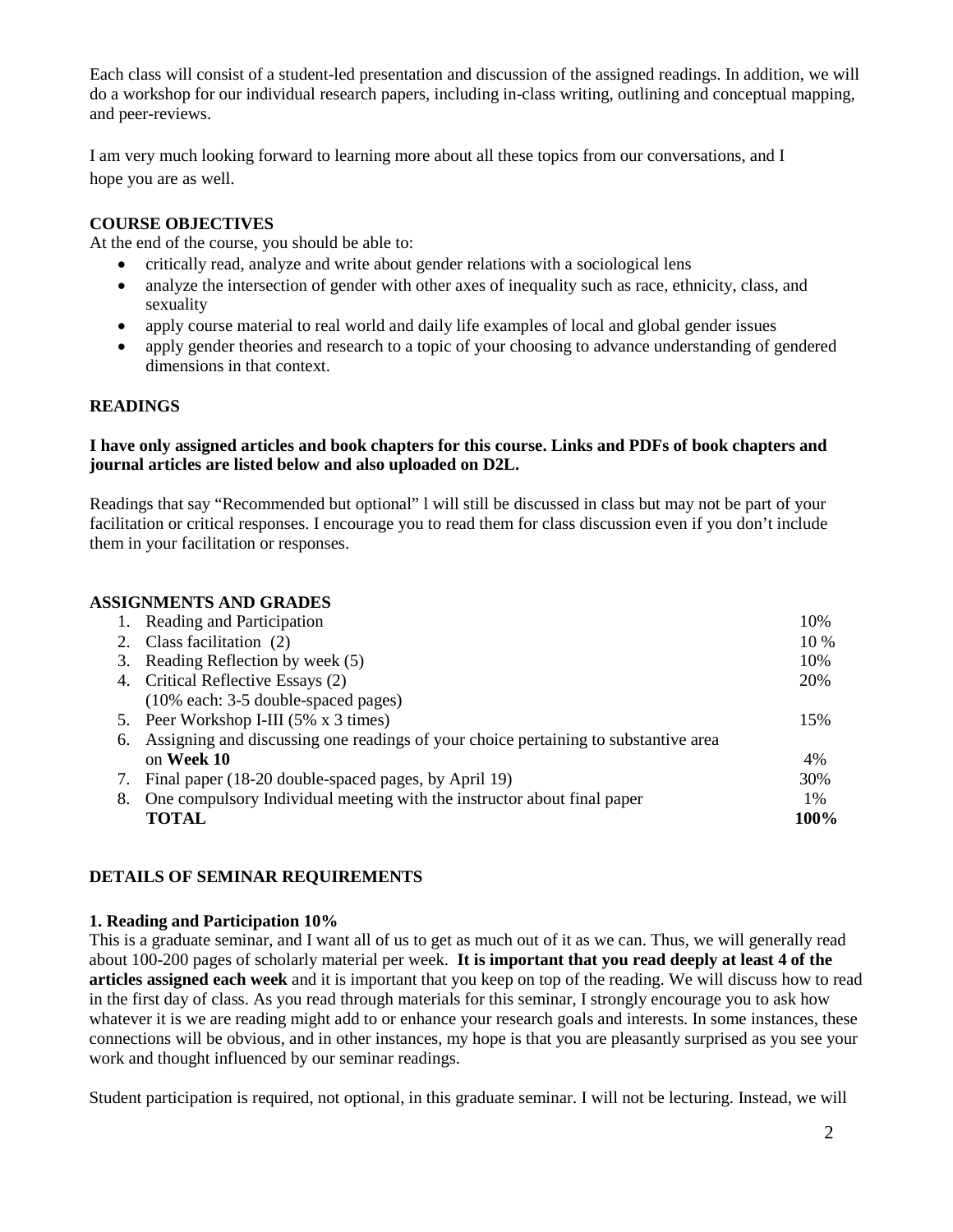all learn from one another. If you miss a seminar session or regularly arrive late, it will be impossible for you to earn an "A" in this seminar unless you have official documentation that speaks to a reasonable excused (or late) absence. I will assess seminar participation in a number of ways including (on time) attendance and active, thoughtful, and meaningful participation – by listening carefully, formulating your point when placing an argument, and showing respect for our shared intellectual space. Participation also includes preparedness to answer questions, provide insightful commentary and/or critically assess course materials.

# **2. Reading Reflections by Week (5): You will write five 2 single-spaced page papers that reflect upon and**

respond critically to the readings for the week you pick to do the reading reflection. These papers should include a short summary of the arguments but focus on synthesis, engagement with core ideas, and critique. Write **at**  least two questions for the class that will allow the class to explore the deepest ideas in the reading. Treat these reflections as writing and thinking exercises, and thus, marked pass/fail. You will receive individual feedback on reading responses where feedback is required. Please submit the reflections the Sunday before the week you are writing your reflection for. For example, if you are writing your reflection for Week 2, please submit your reading reflection on D2L dropbox by Sep 16, Sunday, 5:00p.m.

# PLEASE DO NOT DO A READING REFLECTION ON THE WEEK YOU ARE FACILITATING.

# **3. Class Facilitation (5% \*2times = 10%)**

This is a graduate seminar, and every student will be responsible to facilitate TWO class sessions starting Week 2.

Note: On the first day of class, I will ask each of you to email me (in order of preference) at least 4 seminar sessions you are interested in facilitating no later than midnight Tuesday, September 11. I will do my best to accommodate your preferences. Each sessions will be co-facilitated (two facilitators). Once I hear back from you, I will assign facilitators on the course outline and reload the version on D2L.

I will email (and post on (D2L/Dropbox)) the facilitation schedule by 12pm on Thursday, September 13th.

When it is your turn to facilitate a discussion, you will carefully prepare a brief outline of the main arguments for each week's readings.

Your brief outline (not more than one single-spaced page) will need to include the following:

- 1. What is the authors' research question(s) or main thesis?
- 2. What evidence does the authors use to support their argument?
- 3. Write **at least two** questions for the class that will allow the class to explore the relationship between the authors' theories, concepts, and data.

Your outline must be submitted to me via D2L (Dropbox) 24 hours before our class (Sunday 10:00 am).

You will bring the outline to class to begin the class discussions.

These outlines are pass or fail, but I will not accept them if they aren't turned in on time—in which case you will receive a "2.5" for that particular facilitation. The total grades for facilitation will be based on both the outline and in-class facilitation.

# PLEASE DO NOT FACILIATE ON THE WEEK YOU ARE WRITING A READING REFLECTION

# **4. Two Critical Reflective Essays (2 \*10% = 20%)**

In order for this seminar to run smoothly, everyone must come to our seminar prepared to actively discuss our course readings. In order to keep us on task, I will ask you to submit a two-three pages double-spaced "critical reflective essays" for two different weeks. The first critical response for everyone must be submitted by Week 6.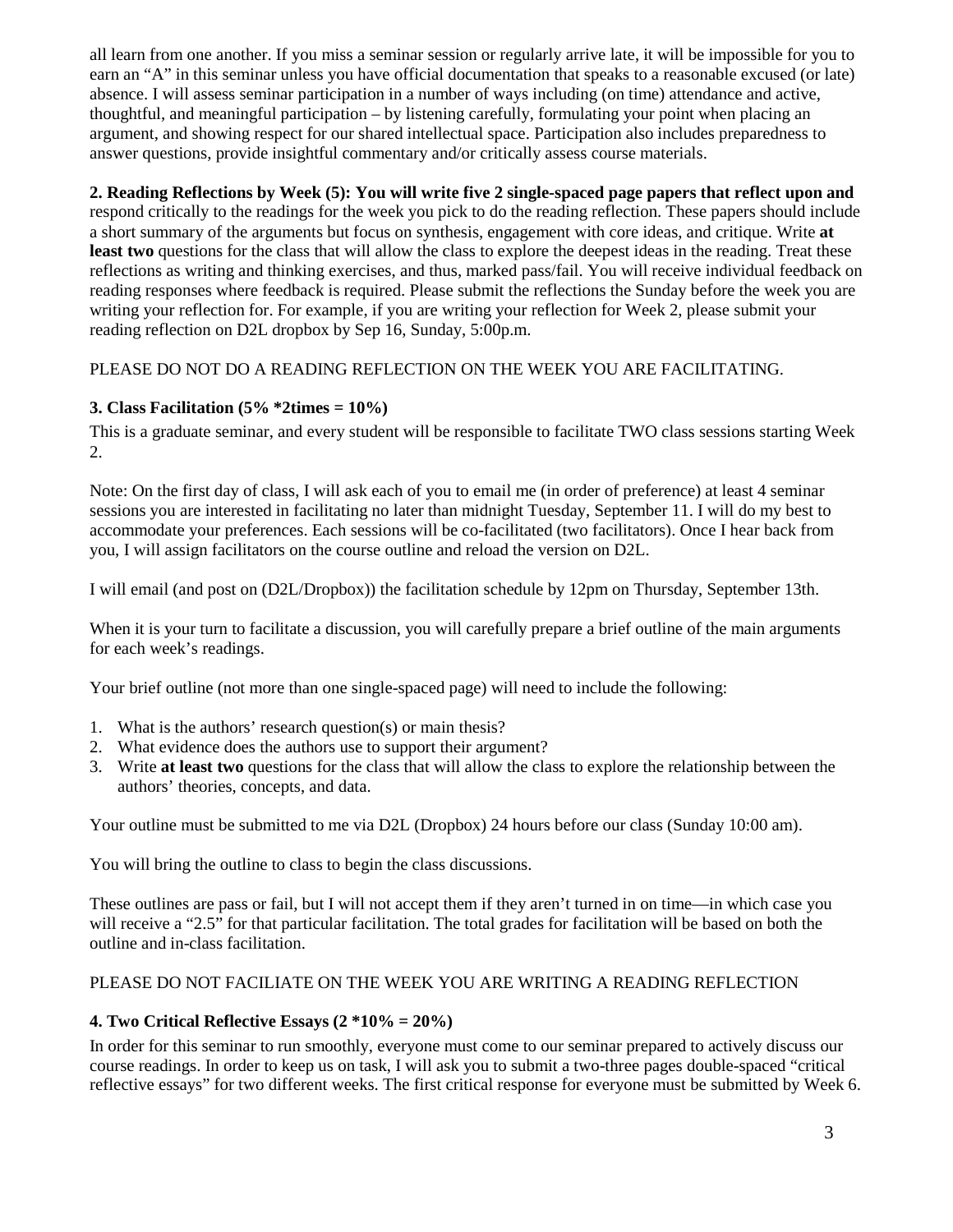What this means is that your first critical response must be done between Week 2 – Week 6. Your second critical response can be written for any week between Weeks 8-13 except Week 12.

The critical response must:

- a) Respond to the following questions:
	- a. Essay 1: What does theory mean to you? What kind of standpoint do we bring to our theory and knowledge production? Engage the readings done until week 6 to answer this question.
	- b. Essay 2: What is one issue in gender research that needs further attention and exploration and why? Engage the readings since your last reflective essay to answer this question.

For each essay must:

- b) summarize the main analytic points of the readings you are including. For example, what's the main argument of each reading?
- c) explain how the readings or the theories in the readings connect to each other while answering the above questions.

All responses must be submitted via (D2L/Dropbox) at least 2 hours prior to the start of our seminar absolutely NO exceptions.

NOTE: Whether you are doing a critical response or facilitation, you should absolutely still read the assigned materials and come to seminar ready to actively engage in discussion.

### **5. Peer Workshop I-III (5% x 3 times = 15%)**

The goal of these workshops is to both acquaint you of the peer review process in academia and to help you workshop your final project for the course.

Workshop I: Oct 1. For your first workshop, you will bring the rough outlines/abstracts of your final project to class. These should be no more than 250 words. In this you will outline your topic for your research paper and your plans for tackling the topic or making it into a paper.

Workshop II: **Oct 22.** Choose one journal article or a book that is the most important to your project and write 1 single-spaced memo about how your project builds upon, extends, or critiques this article theoretically and/or empirically. You will be sending me the section on Friday before the workshop, so by 10:00 a.m. by Nov19. I will upload the workshop materials soon after. All of us will read all of the workshop materials before coming to class. You will work in small groups and you will be providing detailed feedback to each other on their writeup. You will have time in class to formulate verbal feedback for each other in class and discuss them. Everyone will have a chance to respond to the feedback. Please use the feedback you receive in this workshop to strengthen the workshopped sections of your final paper. We will use half of the class time for this exercise.

Workshop III: **Nov 19.** For your final workshop, you will prepare one finished section of your final project – this could be the introduction, the literature review, methodology section, or the epistemology section. My suggestion is you prepare that section from your papers for the workshop that you are struggling with the most. You will be sending me the section on Friday before the workshop, so by 10:00 a.m. by Nov19. I will upload the workshop materials soon after. All of us will read all of the workshop materials before coming to class. You will work in small groups and you will be providing detailed feedback to each other on their write-up. You will have time in class to formulate verbal feedback for each other in class and discuss them. Everyone will have a chance to respond to the feedback. Please use the feedback you receive in this workshop to strengthen the workshopped sections of your final paper. We will use half of the class time for this exercise.

Please bring **enough hard copies** of your workshop write-ups – one for me, one for yourself and at least 2 for your peer reviewers.

The grades for each workshop will be on a scale of 3 – Good, Satisfactory and Unsatisfactory and will depend on both your workshop material and participation in feedback.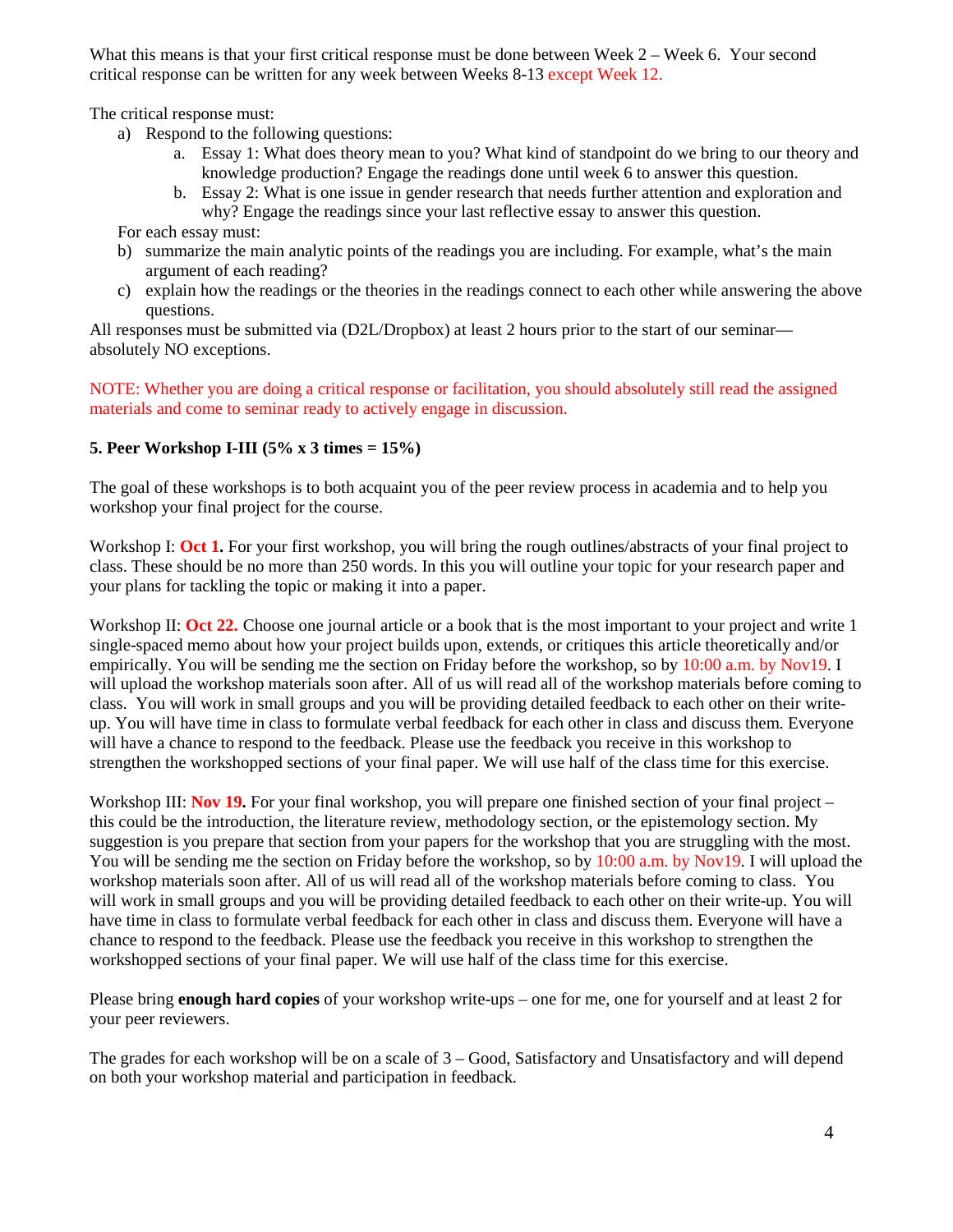### **6. Assigning and discussing readings on Nov 19 - Week 12 (4%)**

The goal of this assignment is so that we can further our collaborative learning. Each student or two students collaboratively (this depends on the number of students in class after the drop date) will be responsible for assigning **one readings** to the class that we will read and discuss those readings as a class on Week 12. The readings must be journal articles from reputed sociological journals and MUST pertain to furthering our knowledge on gender. You are free to pick a substantive area we have not covered in class or you can add to the substantive areas covered in class with the reading you assign.

Please send me your readings (a link and pdf) by 4:00 p.m., Nov 10, 2018. I will then update the course outline with these readings and post the links and pdfs on D2L for the entire class to access

### **7. Seminar Paper 31% (1% for meeting with the professor, 5% for the outline/abstract and 25% for the final paper)**

Everyone will submit a seminar paper that must not exceed 18-20 typed and double-spaced pages (references not included). The goal of this assignment is so that you can in some ways move your work forward. You have two options for the seminar paper.

- 1. Compare, contrast, and criticize two or more authors we read in our seminar.
- 2. Use course themes, concepts, and theories to expand upon some empirical problem (your own research). My advice would be to choose #2 because it will allow you to get ahead in your own projects.

It can be quite daunting to write a 18-20 page paper from scratch. Thus, we will break down this big task into a series of smaller tasks:

- 1. By 5pm on Friday, October 5th, you will need to submit an outline/asbtract of your option and where you might be headed with such option. Think of it as an abstract for your paper. Please include the feedback you receive in your Workshop 1 to rework your abstracts/outlines before submitting them to me. You can submit this on Dropbox on D2L.
- 2. By 4pm on, October 15th, please schedule a 15-minute appointment with me at [https://drbanerjeeucalgary.youcanbook.me.](https://drbanerjeeucalgary.youcanbook.me/) At this appointment, we will discuss how your seminar paper is going. Your meeting must occur no later than November 15th. (1%)
- 3. Your final seminar paper is due anytime between last day of classes on dropbox by 5:00 p.m. on December  $19<sup>th</sup>$  Wednesday and no layer (30%).
- 4. Late papers will be subjected to letter grade reductions after the deadline. Every 48 hours that you are late, you will lose one letter grade on the mark you receive for the paper.
- 5. If you wish to receive feedback on your paper and incorporate that feedback before your final submission, your deadline for submitting me the full paper is in class on Nov 19 or earlier. Please give me a hard copy as well as email me your papers by the deadline. I will send you feedback within a couple of weeks and will also indicate the grade you received on the draft (that will not be your final grade) and what you will need to do for your paper to be an A+ paper.

# **THE GRADE DISTRIBUTION IS AS FOLLOWS:**

| Grade | <b>Value</b> | <b>Grade Point Percent range</b> |                | <b>Grade Point Value Graduate Description</b> |
|-------|--------------|----------------------------------|----------------|-----------------------------------------------|
| lA+   | 4.00         | $ 96 - 100\% $                   | $ 4.00\rangle$ | Outstanding performance                       |
| ΙA    | 4.00         | $ 90 - 95.99\% $                 | $ 4.00\rangle$ | Excellent performance                         |
| A-    | 3.70         | $ 85 - 89.99\% $                 | 3.70           | Very good performance                         |
| $B+$  | 3.30         | $ 80 - 84.99\% $                 | 3.30           | Good performance                              |
| ΙB    | 3.00         | $75 - 79.99\%$                   | 3.00           | Satisfactory performance                      |

#### .1.2 Graduate Studies Grading System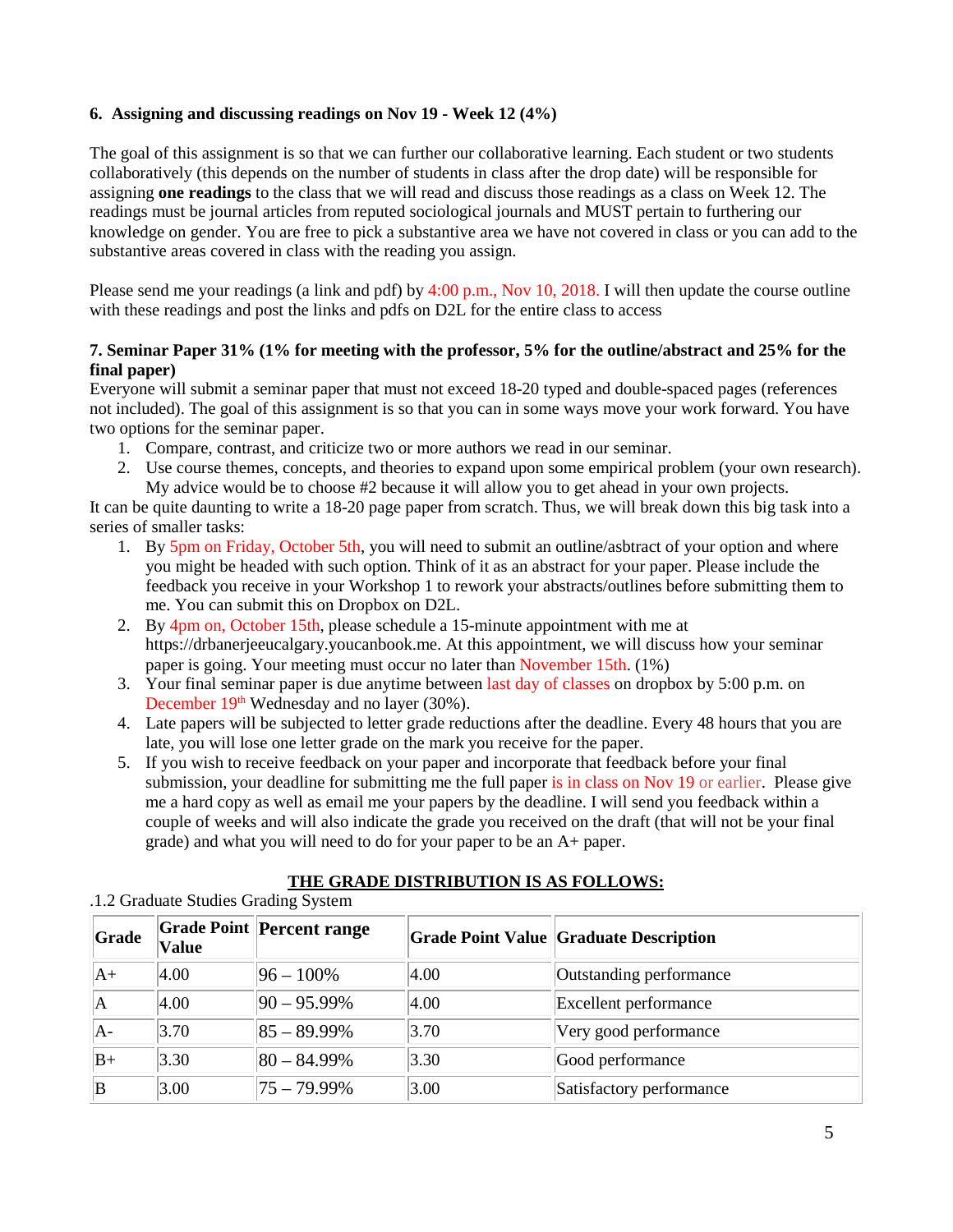| B-                      | 2.70 | 70 – 74.99%      | 2.70           | Minimum pass                                                                                                               |
|-------------------------|------|------------------|----------------|----------------------------------------------------------------------------------------------------------------------------|
| $ C+$                   | 2.30 | $ 67 - 69.99\% $ | 2.30           | Failure. All grades below "B-" are<br>indicative of failure and will<br>not count toward graduate program<br>requirements. |
| $\overline{\mathsf{C}}$ | 2.00 | $ 63 - 66.99\% $ | $ 2.00\rangle$ |                                                                                                                            |
| $\mathsf{C}$            | 1.70 | $ 59 - 62.99%$   | 1.70           |                                                                                                                            |
| $D+$                    | 1.30 | $ 55 - 58.99\% $ | 1.30           |                                                                                                                            |
| $\mathbf D$             | 1.00 | $ 50 - 54.99\% $ | 1.00           |                                                                                                                            |
| $\mathbf F$             | 0.00 | $<$ 50%          | 0.00           |                                                                                                                            |

#### **Seminar Schedule (Tentative and Subject to Change)**

#### **MODULE I: Epistemology/Intellectual History**

#### **Sep 10: Week 1**

*Introduction and the Importance of Gender Theorizing*

Combahee River Collective. 1977. "A Black Feminist Statement. Available on-line at [http://www.feministezine.com/feminist/modern/Black-Feminist-Statement.html.](http://www.feministezine.com/feminist/modern/Black-Feminist-Statement.html) **Post a link only**

Lorde, Audre. 1984. "Transformation of Silence into Language and Action," Pp. 40-44. In Sister/Outsider. Freedom, CA: The Crossing Press. <http://solomon.bltc.alexanderstreet.com.ezproxy.lib.ucalgary.ca/cgi-bin/asp/philo/bltc/getdoc.pl?S8108-D004> **Post a link or PDF**

hooks, bell. 1991. "Theory as Liberatory Practice," Yale Journal of Law and Feminism 4 (1): 1-12. <https://heinonline-org.ezproxy.lib.ucalgary.ca/HOL/P?h=hein.journals/yjfem4&i=7> **Post a link only**

Smith, Linda Tuhiwai. *Introduction* Decolonizing methodologies: Research and indigenous peoples. Zed Books Ltd., 2013 [https://ebookcentral-proquest-com.ezproxy.lib.ucalgary.ca/lib/ucalgary](https://ebookcentral-proquest-com.ezproxy.lib.ucalgary.ca/lib/ucalgary-ebooks/reader.action?ppg=18&docID=3563227&tm=1535035010376)[ebooks/reader.action?ppg=18&docID=3563227&tm=1535035010376](https://ebookcentral-proquest-com.ezproxy.lib.ucalgary.ca/lib/ucalgary-ebooks/reader.action?ppg=18&docID=3563227&tm=1535035010376) \*\*E-book license permits only one online user at a time; per day, a user may save/print to PDF (for offline access) up to 65 pages **Post a link only**

#### **Sep 17: Week 2**

*Facilitators: How do we know what we know? Feminist epistemology*

Butler, Judith. 2004. "Acting in Concert" Pp 1-16 in Undoing Gender. New York: Routledge. [https://ebookcentral-proquest-com.ezproxy.lib.ucalgary.ca/lib/ucalgary](https://ebookcentral-proquest-com.ezproxy.lib.ucalgary.ca/lib/ucalgary-ebooks/reader.action?ppg=11&docID=183001&tm=1535035131369)[ebooks/reader.action?ppg=11&docID=183001&tm=1535035131369](https://ebookcentral-proquest-com.ezproxy.lib.ucalgary.ca/lib/ucalgary-ebooks/reader.action?ppg=11&docID=183001&tm=1535035131369) **Post a link only**

Haraway, Donna. 1988. "Situated Knowledges: The Science Question in Feminism and the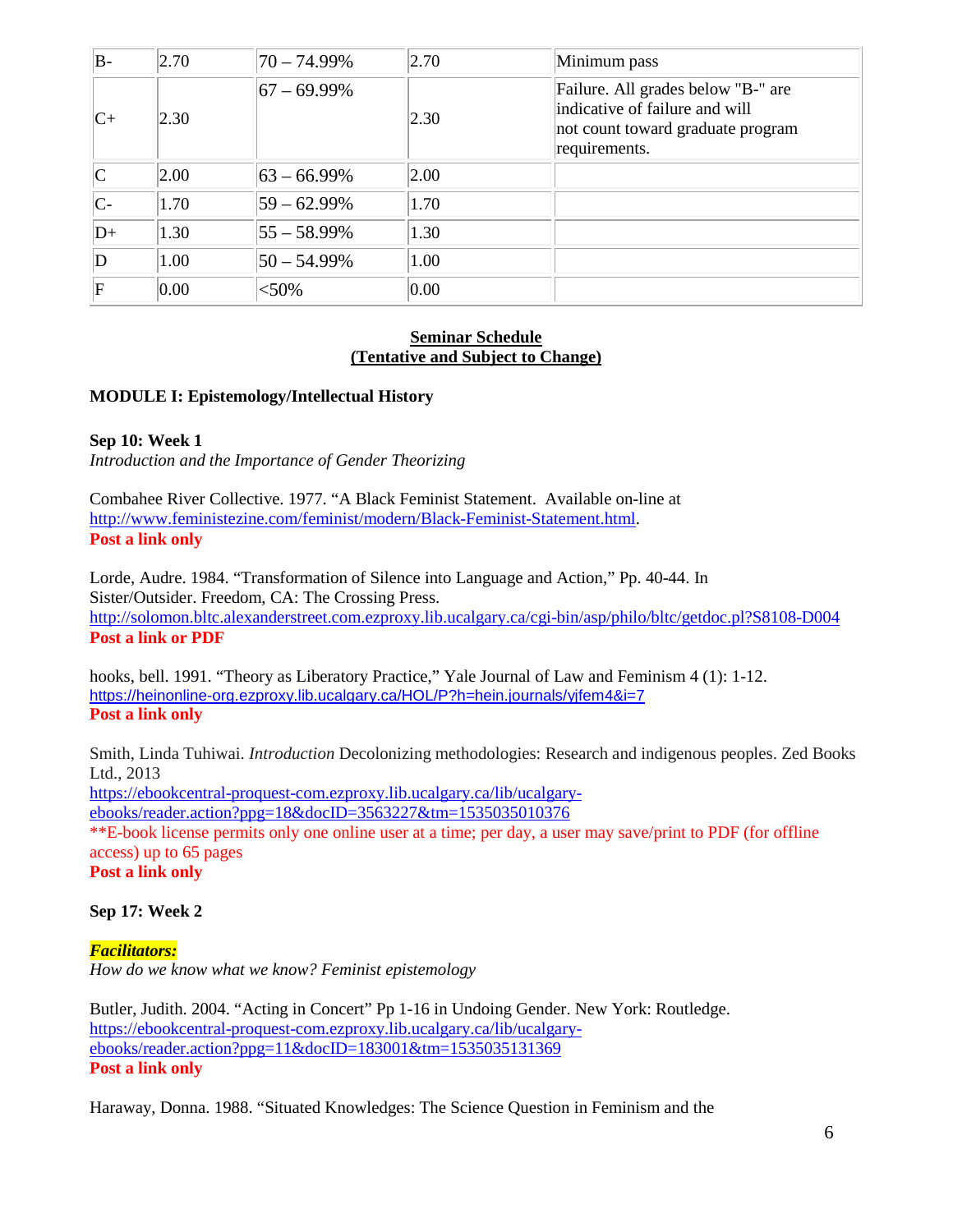Privilege of Partial Perspective," *Feminist Studies* 14: 575-599. <https://www-jstor-org.ezproxy.lib.ucalgary.ca/stable/3178066> **Post a link only**

Collins, Patricia Hill. 1986. "Learning from the Outsider Within: The Sociological Significance of Black Feminist Thought," *Social Problems* 33 (6): 14-32. <https://www-jstor-org.ezproxy.lib.ucalgary.ca/stable/800672> **Post a link only**

Harding, Sandra. 1992. "Rethinking standpoint epistemology: What is" strong objectivity?"." *The Centennial Review* 36.3: 437-470 **Post a PDF scanned from a print copy (fair dealing)**

*\*\*Print copy available in LCR Collection* [\(https://tinyurl.com/y7nj2m5t](https://tinyurl.com/y7nj2m5t) )

# **Sep 24: Week 3**

*Facilitator:* 

*Intersectionality and Postcolonial Feminist Thoughts*

Crenshaw, Kimberlé. 1991. "Mapping the Margins: Intersectionality, Identity Politics, and Violence Against Women of Color" *Stanford Law Review* 43 (6): 1241-1299. <https://www-jstor-org.ezproxy.lib.ucalgary.ca/stable/1229039> **Post a link only**

### OR

Collins, Patricia Hill. "Intersectionality's definitional dilemmas." *Annual Review of Sociology* 41 (2015): 1-20 <https://www-annualreviews-org.ezproxy.lib.ucalgary.ca/doi/10.1146/annurev-soc-073014-112142> **Post a link only**

Glenn, Evelyn Nakano. 2002. "Integrating Race and Gender." Pp. 6-17 In *Unequal Freedom*. Cambridge: Harvard University Press. **Post a PDF scanned from a print copy (fair dealing)**

Banerjee, Pallavi and Raewyn Connell. (Forthcoming 2018). "Gender Theory As Southern Theory." in *The Handbook of the Sociology of Gender*, Second Edition. Edited by Barbara Risman, Carrissa Froyum, and William Scarborough. New York, NY: Springer Press. (10 pages) pp. 57-68 **Post a PDF scanned from a print copy (fair dealing)**

Mohanty, Chandra Talpade. "Under Western eyes: Feminist scholarship and colonial discourses." Feminist review 30 (1988): 61-88. <https://www-jstor-org.ezproxy.lib.ucalgary.ca/stable/1395054> **Post a link only**

Ahmed, S. (2006). Orientations: Toward a queer phenomenology. *GLQ: A journal of Lesbian and Gay Studies*, 12(4), 543-574. [http://ezproxy.lib.ucalgary.ca/login?url=http://search.ebscohost.com/login.aspx?direct=true&db=qth&AN=2209](http://ezproxy.lib.ucalgary.ca/login?url=http://search.ebscohost.com/login.aspx?direct=true&db=qth&AN=22093603&site=ehost-live) [3603&site=ehost-live](http://ezproxy.lib.ucalgary.ca/login?url=http://search.ebscohost.com/login.aspx?direct=true&db=qth&AN=22093603&site=ehost-live) **Post a link only**

#### **Recommended but optional Readings:**

Choo, Hae Yeon and Myra Marx Ferree. 2010. "Practicing Intersectionality in Sociological Research: A Critical Analysis of Inclusions, Interactions and Institutions in the Study of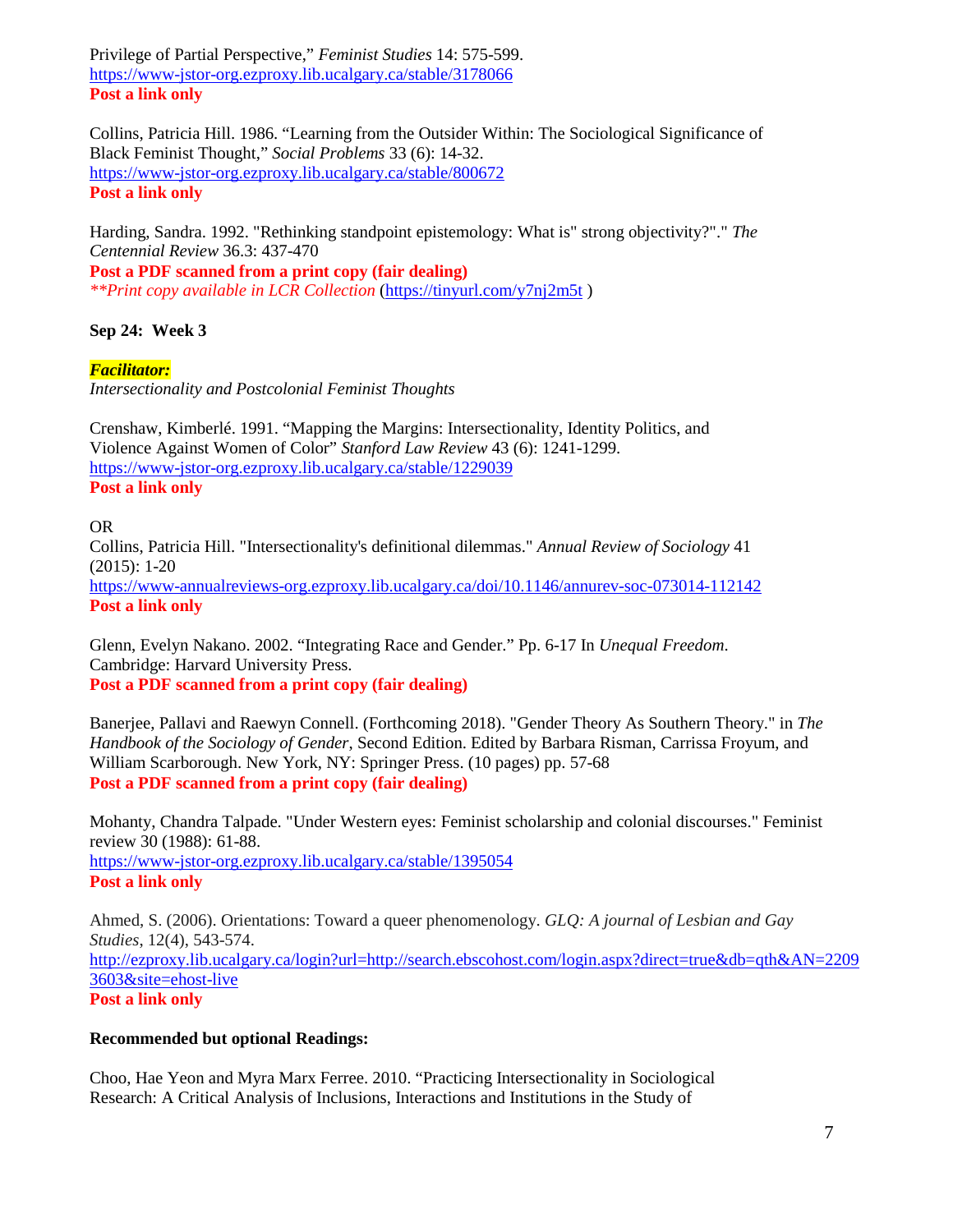Inequalities," *Sociological Theory* 28 (2): 129-149. <https://onlinelibrary-wiley-com.ezproxy.lib.ucalgary.ca/doi/full/10.1111/j.1467-9558.2010.01370.x> **Post a link or PDF**

Abu-Lughod, Lila. 1990. "The Romance of Resistance," American Ethnologist 17(1): 41-55. <https://www-jstor-org.ezproxy.lib.ucalgary.ca/stable/645251> **Post a link only**

### **MODULE II: Gender as a Structure of Stratification**

**Oct 1: Week 4**

*Facilitators: Social Construction of Gender*

Risman, Barbara.J. Risman and Davis, Georgiann, 2013. From sex roles to gender structure. *Current Sociology*, *61*(5-6), pp.733-755. <http://journals.sagepub.com.ezproxy.lib.ucalgary.ca/doi/abs/10.1177/0011392113479315> **Post a link or PDF**

Martin, Emily, 1991. The egg and the sperm: How science has constructed a romance based on stereotypical male-female roles. *Signs: Journal of Women in Culture and Society*, *16*(3), pp.485-501. <https://www-jstor-org.ezproxy.lib.ucalgary.ca/stable/3174586> **Post a link only**

Pfeffer, Carla A. (2014). "'I Don't Like Passing as a Straight Woman': Queer Negotiations of Identity and Social Group Membership." *American Journal of Sociology* 120(1):1-44. [http://ezproxy.lib.ucalgary.ca/login?url=http://search.ebscohost.com/login.aspx?direct=true&db=sih&AN=1000](http://ezproxy.lib.ucalgary.ca/login?url=http://search.ebscohost.com/login.aspx?direct=true&db=sih&AN=100085895&site=ehost-live) [85895&site=ehost-live](http://ezproxy.lib.ucalgary.ca/login?url=http://search.ebscohost.com/login.aspx?direct=true&db=sih&AN=100085895&site=ehost-live)

# **Post a link only**

Anne Fausto-Sterling. "The Five Sexes: Why Male and Female are not Enough" The Sciences (1993): 20-24. [http://ezproxy.lib.ucalgary.ca/login?url=http://search.ebscohost.com/login.aspx?direct=true&db=ulh&AN=9305](http://ezproxy.lib.ucalgary.ca/login?url=http://search.ebscohost.com/login.aspx?direct=true&db=ulh&AN=9305215658&site=ehost-live) [215658&site=ehost-live](http://ezproxy.lib.ucalgary.ca/login?url=http://search.ebscohost.com/login.aspx?direct=true&db=ulh&AN=9305215658&site=ehost-live) **Post a link only**

*Workshop I: please follow associated deadlines*

**Oct 8: Week 5 – Thanksgiving Holiday**

#### **Oct 15: Week 6**

*Facilitators: Gender at the Individual and Interactional Level* 

Individual Level

Davis, S. N., & Risman, B. J. (2015). Feminists wrestle with testosterone: Hormones, socialization and cultural interactionism as predictors of women's gendered selves. *Social science research*, *49*, 110-125.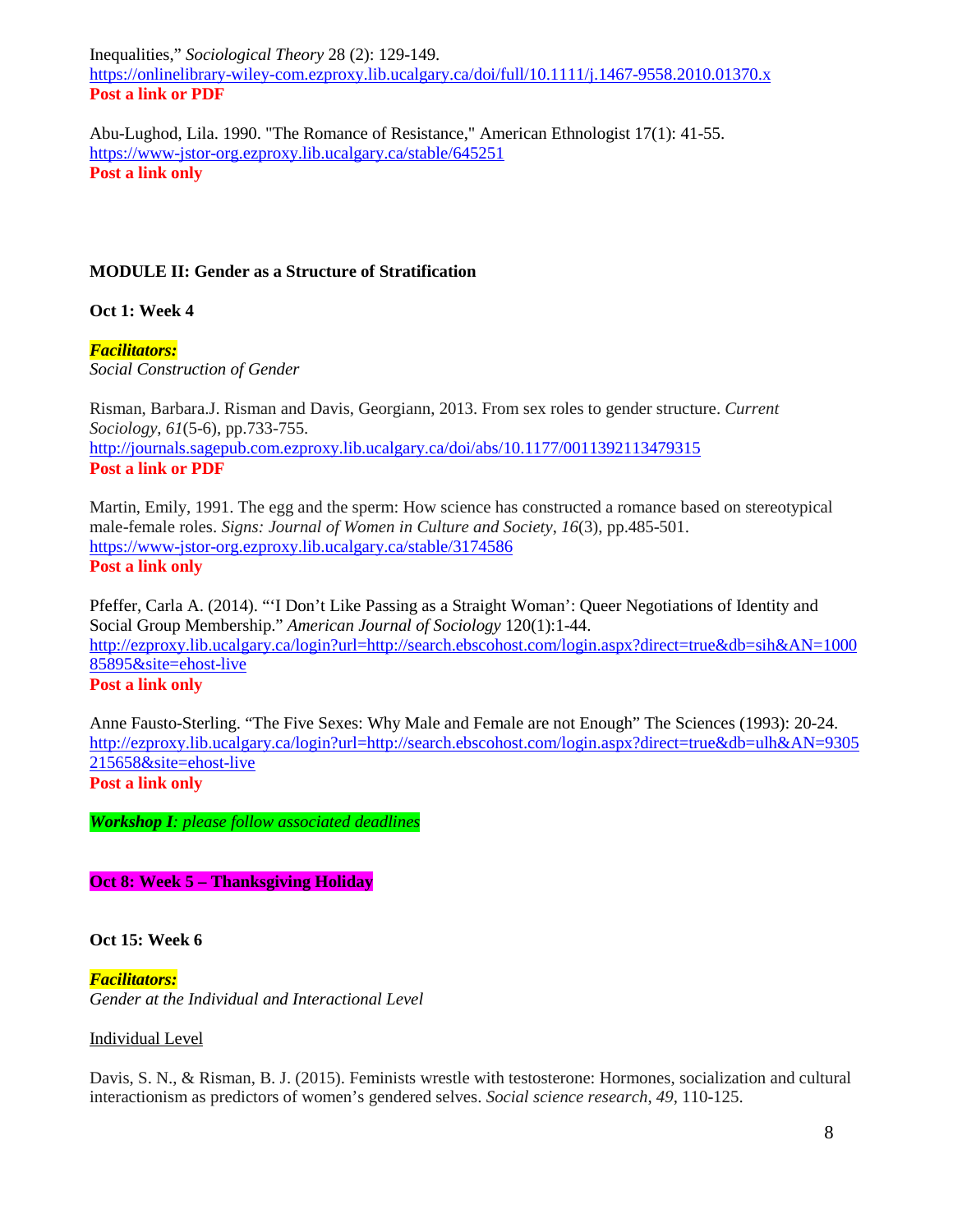<https://www-sciencedirect-com.ezproxy.lib.ucalgary.ca/science/article/pii/S0049089X14001458> **Post a link or PDF**

Bem, Sandra. 1981. "Gender Schema Theory: A cognitive account of sex typing," *Psychological Review* Vol. 88: 354-364.

[http://ovidsp.ovid.com.ezproxy.lib.ucalgary.ca/ovidweb.cgi?T=JS&CSC=Y&NEWS=N&PAGE=fulltext&D=o](http://ovidsp.ovid.com.ezproxy.lib.ucalgary.ca/ovidweb.cgi?T=JS&CSC=Y&NEWS=N&PAGE=fulltext&D=ovft&AN=00006832-198107000-00004&PDF=y) [vft&AN=00006832-198107000-00004&PDF=y](http://ovidsp.ovid.com.ezproxy.lib.ucalgary.ca/ovidweb.cgi?T=JS&CSC=Y&NEWS=N&PAGE=fulltext&D=ovft&AN=00006832-198107000-00004&PDF=y)

**Post a link only**

Meadow, Tey. 2011. "Deep down where the music plays': How parents account for childhood gender variance." *Sexualities*. 14(6), p. 725-747. <http://journals.sagepub.com.ezproxy.lib.ucalgary.ca/doi/abs/10.1177/1363460711420463> **Post a link or PDF**

#### Interactional Level

West, Candace and Don H. Zimmerman. 1987. "Doing Gender." *Gender & Society 1*(2): 125 - 151. <http://journals.sagepub.com.ezproxy.lib.ucalgary.ca/doi/pdf/10.1177/0891243287001002002> **Post a link or PDF**

Martin, Karin. 1998. "Becoming a Gendered Body: Practices of Preschools," *American Sociological Review 63*(4): 494-511.

[http://ezproxy.lib.ucalgary.ca/login?url=http://search.ebscohost.com/login.aspx?direct=true&db=sih&AN=9889](http://ezproxy.lib.ucalgary.ca/login?url=http://search.ebscohost.com/login.aspx?direct=true&db=sih&AN=988957&site=ehost-live) [57&site=ehost-live](http://ezproxy.lib.ucalgary.ca/login?url=http://search.ebscohost.com/login.aspx?direct=true&db=sih&AN=988957&site=ehost-live)

**Post a link only**

Kristen Schilt and Laurel Westbrook. 2009. "Doing Gender, Doing Heteronormativity." Gender & Society 23(4): 440-464. <http://journals.sagepub.com.ezproxy.lib.ucalgary.ca/doi/abs/10.1177/0891243209340034> **Post a link or PDF**

Hochschild, Arlie, and Anne Machung. 2012 *The Second Shift: Working families and the revolution at home*. Penguin. (Chp 1&2) pp. 1-21

**Post a PDF scanned from a print copy (fair dealing)**

# **Recommended but Optional Readings**

Chodorow, Nancy. 1989. Introduction: Feminism and Psychoanalytic Theory. In Feminism and Psychoanalytic Theory. New Haven: Yale University Press. pp. 1-20 *(Individual Level)* **Post a PDF scanned from a print copy (fair dealing)**

Thorne, Barrie. 1993. "Ch 5, Creating a Sense of Opposite Sides," from *Gender Play: Girls and Boys in School*. New Brunswick, NJ: Rutgers University Press. Pp. 63-88 *(Interactional Level)* **Post a PDF scanned from a print copy (fair dealing)**

## **Critical Reflective Essay 1**

*You should submit your first Critical Reflective Essay by the end of Week 6 or earlier: It should engage at least 50% of the readings discussed so far and discussed. See other details including essay questions in the assignment section above.* 

**Oct 15: Week 7**

*Facilitators: Macro Level of Analysis: Institutional and Cultural*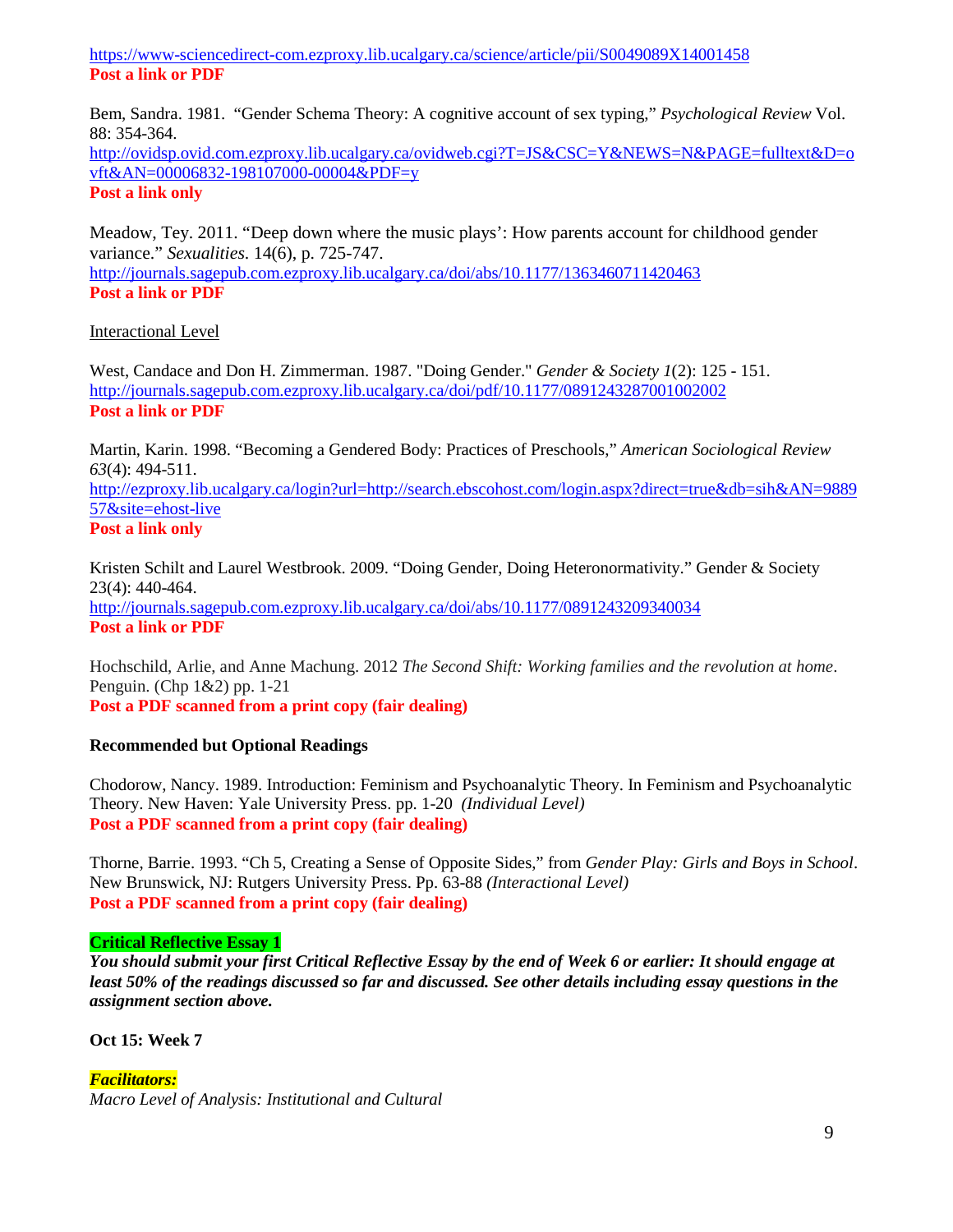Acker, Joan. 2006. "Inequality Regimes: Gender, Class, and Race in Organizations." Gender & Society 20:441-64.\* <http://journals.sagepub.com.ezproxy.lib.ucalgary.ca/doi/abs/10.1177/0891243206289499>

**Post a link or PDF**

Ridgeway, Cecilia L. 2009. "Framed Before We Know It: How Gender Shapes Social Relations." Gender & Society 23:145-60.

<http://journals.sagepub.com.ezproxy.lib.ucalgary.ca/doi/abs/10.1177/0891243208330313> **Post a link or PDF**

Williams, Christine, Chandra Muller and Kristine Kilanski. 2012. "Gendered Organizations in the New Economy," *Gender & Society*. 26(4): 549-573 <http://journals.sagepub.com.ezproxy.lib.ucalgary.ca/doi/abs/10.1177/0891243212445466> **Post a link or PDF**

Wingfield, Adia Harvey. "Racializing the glass escalator: Reconsidering men's experiences with women's work." *Gender & Society* 23, no. 1 (2009): 5-26. <http://journals.sagepub.com.ezproxy.lib.ucalgary.ca/doi/abs/10.1177/0891243208323054> **Post a link or PDF**

Kang, Miliann. Introduction – (1-30) *The managed hand: Race, gender, and the body in beauty service work*. University of California Press, 2010.

[https://ebookcentral-proquest-com.ezproxy.lib.ucalgary.ca/lib/ucalgary-ebooks/detail.action?docID=861403#](https://ebookcentral-proquest-com.ezproxy.lib.ucalgary.ca/lib/ucalgary-ebooks/detail.action?docID=861403) **Post a link**

# **Recommended but optional Reading**

Ridgeway, Cecilia L. and Shelley J. Correll. 2004. "Unpacking the Gender System: A Theoretical Perspective on Gender Beliefs and Social Relations." Gender & Society 18:510-31. <http://journals.sagepub.com.ezproxy.lib.ucalgary.ca/doi/abs/10.1177/0891243204265269> **Post a link or PDF**

# **MODULE III: Gender Theories and its Empirical Applications**

# **Oct 22: Week 8**

*Facilitators:* 

*Framed by Gender and other Intersectionalties*

Families – framed by Gender and other intersectionalties

Carrington, Christopher.1999. "Feeding Lesbigay Families," from *No Place Like Home.* Chicago: University of Chicago Press*.*

\*\*Available in *Food and Culture: A Reader*

[https://ebookcentral-proquest-com.ezproxy.lib.ucalgary.ca/lib/ucalgary-](https://ebookcentral-proquest-com.ezproxy.lib.ucalgary.ca/lib/ucalgary-ebooks/reader.action?ppg=202&docID=1097808&tm=1535042901767)

[ebooks/reader.action?ppg=202&docID=1097808&tm=1535042901767](https://ebookcentral-proquest-com.ezproxy.lib.ucalgary.ca/lib/ucalgary-ebooks/reader.action?ppg=202&docID=1097808&tm=1535042901767)

*\*\*E-book license permits only one online user at a time; per day, a user may save/print to PDF (for offline access) up to 163 pages*

Moore, Mignon. 2008. "Gendered Power Relations among Women: A Study of Household Decision-Making in Black, Lesbian Stepfamilies." *American Sociological Review,* vol 73,2(Apr.): 335-356. <http://journals.sagepub.com.ezproxy.lib.ucalgary.ca/doi/abs/10.1177/000312240807300208> **Post a link or PDF**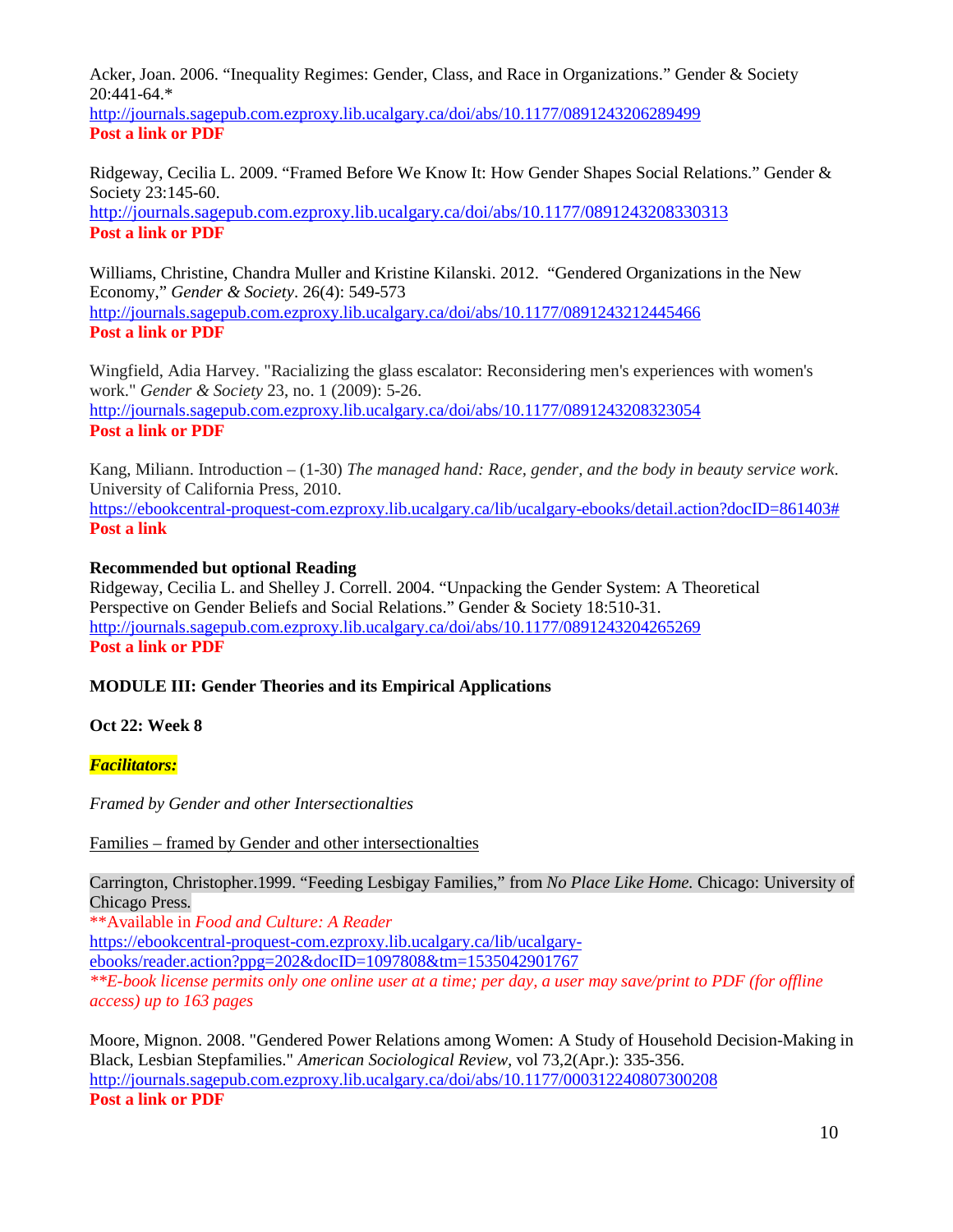Pfeffer, Carla. 2010. "''Women's Work''? Women Partners Of Transgender Men Doing Housework and Emotion Work" *Journal of Marriage and the Family*. <https://onlinelibrary-wiley-com.ezproxy.lib.ucalgary.ca/doi/full/10.1111/j.1741-3737.2009.00690.x> **Post a link or PDF**

Brainer, Amy. "Mothering gender and sexually nonconforming children in Taiwan." *Journal of Family Issues* 38.7 (2017): 921-947.

<http://journals.sagepub.com.ezproxy.lib.ucalgary.ca/doi/abs/10.1177/0192513X15598549> **Post a link or PDF**

Economy - framed by Gender and other intersectionalties

Schilt, Kristen. (2006). Just one of the guys? How transmen make gender visible at work. *Gender & Society*, *20*(4), 465-490. <http://journals.sagepub.com.ezproxy.lib.ucalgary.ca/doi/abs/10.1177/0891243206288077> **Post a link or PDF**

Johnston, Josée, and Judith Taylor. "Feminist consumerism and fat activists: A comparative study of grassroots activism and the Dove real beauty campaign." *Signs: Journal of Women in Culture and Society* 33.4 (2008): 941-966.

[http://ezproxy.lib.ucalgary.ca/login?url=http://search.ebscohost.com/login.aspx?direct=true&db=sih&AN=3332](http://ezproxy.lib.ucalgary.ca/login?url=http://search.ebscohost.com/login.aspx?direct=true&db=sih&AN=33322131&site=ehost-live) [2131&site=ehost-live](http://ezproxy.lib.ucalgary.ca/login?url=http://search.ebscohost.com/login.aspx?direct=true&db=sih&AN=33322131&site=ehost-live)

# **Post a link only**

Purkayastha, B. (2005). Skilled migration and cumulative disadvantage: the case of highly qualified Asian Indian immigrant women in the US. *Geoforum*, *36*(2), 181-196. <https://www-sciencedirect-com.ezproxy.lib.ucalgary.ca/science/article/pii/S0016718504000648> **Post a link or PDF**

Martin, Patricia.Yancey., 2001. Mobilizing Masculinities': Women's Experiences of Men at. *Organization*, *8*(4), pp.587-618.

<http://journals.sagepub.com.ezproxy.lib.ucalgary.ca/doi/abs/10.1177/135050840184003> **Post a link or PDF**

*Workshop II: follow associated deadlines*

**Oct 29: Week 9**

*Facilitators:* 

*Sexualities, Identities and Lived Experience*

Connell, R.W. and Messerschmidt, J.W., 2005. Hegemonic masculinity: Rethinking the concept. *Gender & Society*, *19* (6), pp.829-859. <http://journals.sagepub.com.ezproxy.lib.ucalgary.ca/doi/abs/10.1177/0891243205278639> **Post a link or PDF**

Pascoe, C.J. 2005. "Dude, You're a Fag': Adolescent Masculinity and the Fag Discourse." *Sexualities* 8(3): 329-346. <http://journals.sagepub.com.ezproxy.lib.ucalgary.ca/doi/abs/10.1177/1363460705053337> **Post a link or PDF**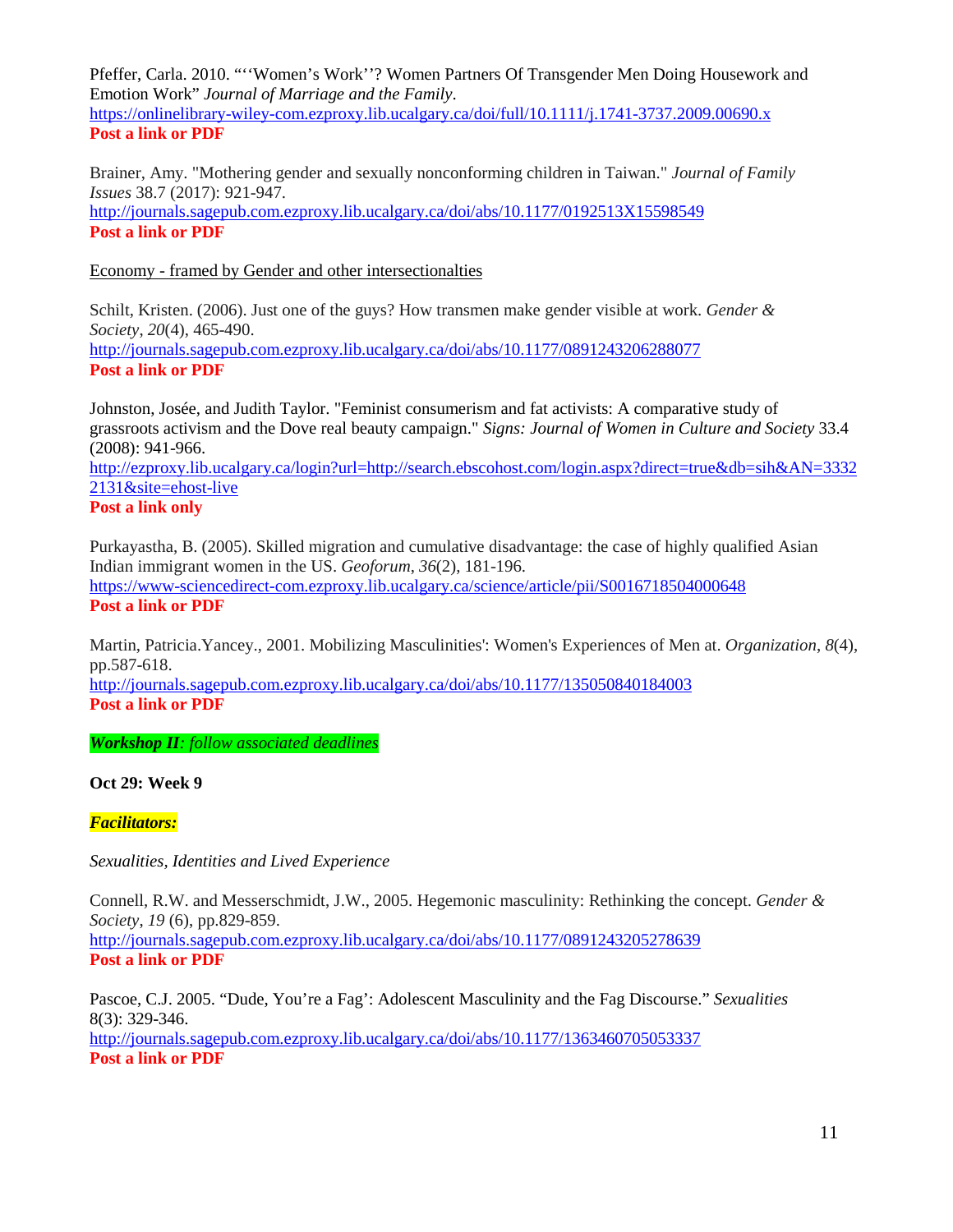Schippers, Mimi. "Recovering the feminine other: Masculinity, femininity, and gender hegemony." *Theory and Society* 36.1 (2007): 85-102. <https://link-springer-com.ezproxy.lib.ucalgary.ca/article/10.1007/s11186-007-9022-4>

# **Post a link or PDF**

Naber, Nadine. 2006, "Arab American femininities: beyond Arab virgin/American (ized) whore." Feminist Studies 32,1 87-111. <https://www-jstor-org.ezproxy.lib.ucalgary.ca/stable/20459071> **Post a link only**

Davis, Georgiann, Jodie M. Dewey, and Erin L. Murphy. "Giving Sex: Deconstructing Intersex and TranMedicalization Practices." *Gender & Society* 30.3 (2016): 490-514. <http://journals.sagepub.com.ezproxy.lib.ucalgary.ca/doi/abs/10.1177/0891243215602102> **Post a link or PDF**

Garcia, Lorena. ""Now why do you want to know about that?" Heteronormativity, sexism, and racism in the sexual (mis) education of Latina youth." *Gender & Society* 23.4 (2009): 520-541. <http://journals.sagepub.com.ezproxy.lib.ucalgary.ca/doi/abs/10.1177/0891243209339498> **Post a link or PDF**

# **Recommended but Optional Readings**

Rubin, Gayle. "Thinking sex: Notes for a radical theory of the politics of sexuality." Social Perspectives in Lesbian and Gay Studies; A Reader (1998): 100-133. (You can download Chapter 1 and just read this article, or read online from page 100) \*\*Available in *Deviations: A Gayle Rubin Reader*

[https://ebookcentral-proquest-com.ezproxy.lib.ucalgary.ca/lib/ucalgary](https://ebookcentral-proquest-com.ezproxy.lib.ucalgary.ca/lib/ucalgary-ebooks/reader.action?ppg=152&docID=1172997&tm=1535044144864)[ebooks/reader.action?ppg=152&docID=1172997&tm=1535044144864](https://ebookcentral-proquest-com.ezproxy.lib.ucalgary.ca/lib/ucalgary-ebooks/reader.action?ppg=152&docID=1172997&tm=1535044144864) *\*\*E-book license permits only one online user at a time; per day, a user may save/print to PDF (for offline access) up to 51 pages*

Le Espiritu, Y. (2001). " We don't sleep around like white girls do": Family, culture, and gender in Filipina American lives. Signs: Journal of Women in Culture and Society, 26(2), 415-440. [http://ezproxy.lib.ucalgary.ca/login?url=http://search.ebscohost.com/login.aspx?direct=true&db=sih&AN=4137](http://ezproxy.lib.ucalgary.ca/login?url=http://search.ebscohost.com/login.aspx?direct=true&db=sih&AN=4137696&site=ehost-live) [696&site=ehost-live](http://ezproxy.lib.ucalgary.ca/login?url=http://search.ebscohost.com/login.aspx?direct=true&db=sih&AN=4137696&site=ehost-live) **Post a link only**

# **Nov 5: Week 10**

# *Facilitators:*

*Gender and Work II – Globalization and Gender*

Sassen, Saskia (2004). Global cities and survival circuits. In B. Ehrenreich and A. Hochschild (Ed) Global Woman. (254-275). New York: Metropolitan Books. **Post a PDF scanned from a print copy (fair dealing)**

Evelyn Nakano Glenn. "From Servitude to Service Work: Historical Continuities in the Racial Division of Paid Reproductive Labor." *Signs* 18, 1992: 1-43. [http://ezproxy.lib.ucalgary.ca/login?url=http://search.ebscohost.com/login.aspx?direct=true&db=sih&AN=9302](http://ezproxy.lib.ucalgary.ca/login?url=http://search.ebscohost.com/login.aspx?direct=true&db=sih&AN=9302050810&site=ehost-live) [050810&site=ehost-live](http://ezproxy.lib.ucalgary.ca/login?url=http://search.ebscohost.com/login.aspx?direct=true&db=sih&AN=9302050810&site=ehost-live) **Post a link only**

Choo, Hae Yeon. 2016 "In the Shadow of Working Men: Gendered Labor and Migrant Rights in South Korea." *Qualitative Sociology* 39.4 (2016): 353-373.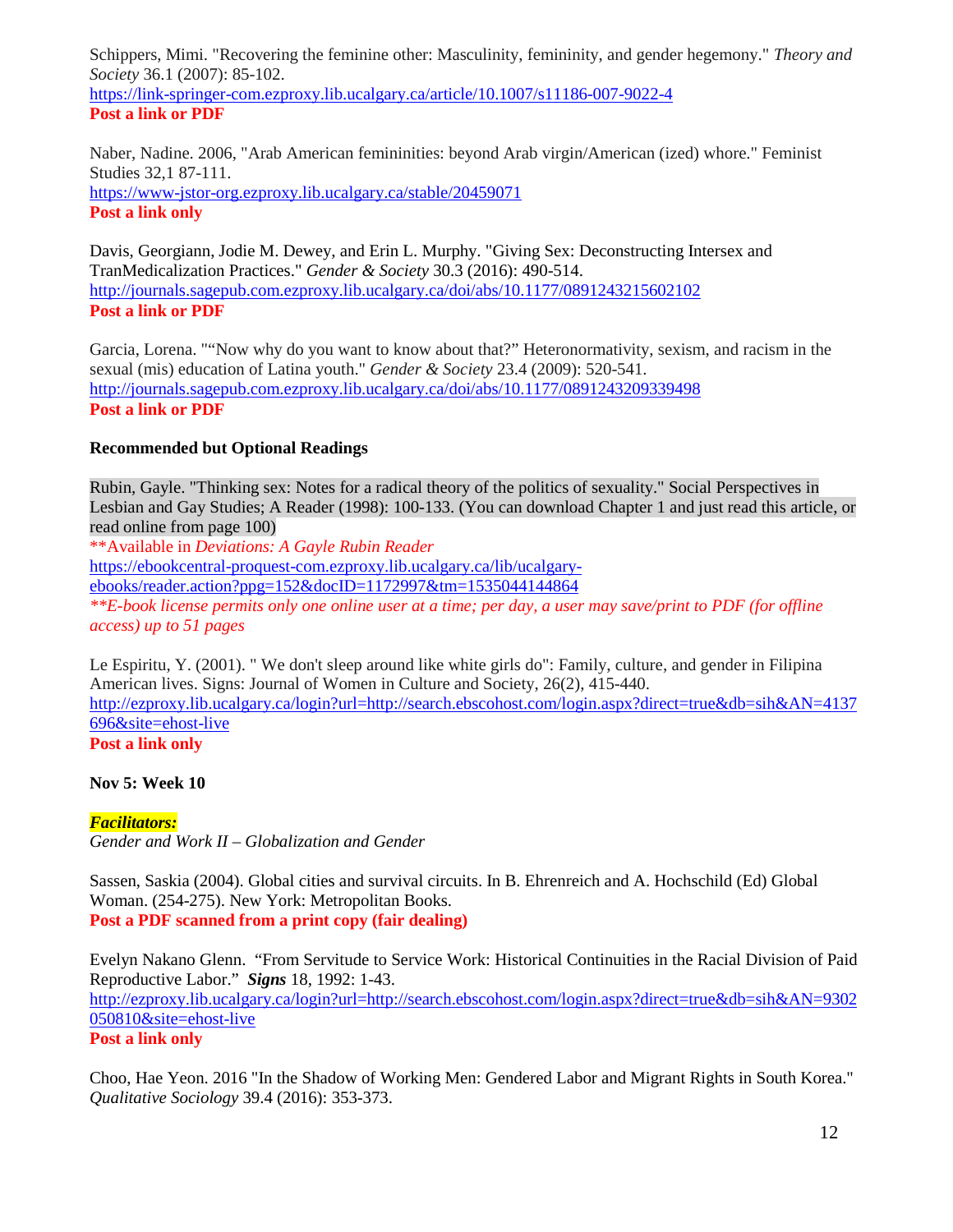<https://link-springer-com.ezproxy.lib.ucalgary.ca/article/10.1007/s11133-016-9332-9> **Post a link or PDF**

Hoang, Kimberly. 2014. "Competing Technologies of Embodiment: Pan-Asian Modernity and Third World Dependency in Vietnam's Contemporary Sex Industry," *Gender & Society* 28(4): 513-536.

<http://journals.sagepub.com.ezproxy.lib.ucalgary.ca/doi/abs/10.1177/0891243214523122> **Post a link or PDF**

Lakkimsetti, Chaitanya. 2014. "'HIV is Our Friend': Prostitution, Biopower and State in Postcolonial India," *Signs: Journal of Women and Culture* 40(1): 201-226 [http://ezproxy.lib.ucalgary.ca/login?url=http://search.ebscohost.com/login.aspx?direct=true&db=sih&AN=9832](http://ezproxy.lib.ucalgary.ca/login?url=http://search.ebscohost.com/login.aspx?direct=true&db=sih&AN=98324626&site=ehost-live) [4626&site=ehost-live](http://ezproxy.lib.ucalgary.ca/login?url=http://search.ebscohost.com/login.aspx?direct=true&db=sih&AN=98324626&site=ehost-live) **Post a link only**

### **Recommended but Optional Reading**

Parreñas, Rhacel Salazar. 2000. "Migrant Filipina domestic workers and the international division of reproductive labor." *Gender & Society* 14 (4): 560-580. <http://journals.sagepub.com.ezproxy.lib.ucalgary.ca/doi/abs/10.1177/089124300014004005> **Post a link or PDF**

**Nov 12-26: Week 11: Fall Break– No Class**

**Nov 19: Week 12**

*Readings in Substantive Areas for the class I encourage students to assign readings from their area of research – ones that are framed by gender*

Banerjee's Contributions**:** 

Rest of the readings for the week are to be assigned by students. Student assigning the reading will be responsible for leading the discussion on that reading/s

Students name Contribution: TBA

Students name Contribution: TBA

Students name Contribution: TBA

Students name Contribution: TBA

*Workshop III: please follow associated deadlines*

**Nov 26: Week 13**

#### *Facilitators:*

*Resistance, Activism and Social Policy*

Barker, Joanne. "Gender, Sovereignty, and the Discourse of Rights in Native Women's Activism." *Meridians:* feminism, race, transnationalism 7.1 (2006): 127-161. <https://www-jstor-org.ezproxy.lib.ucalgary.ca/stable/40338720> **Post a link only**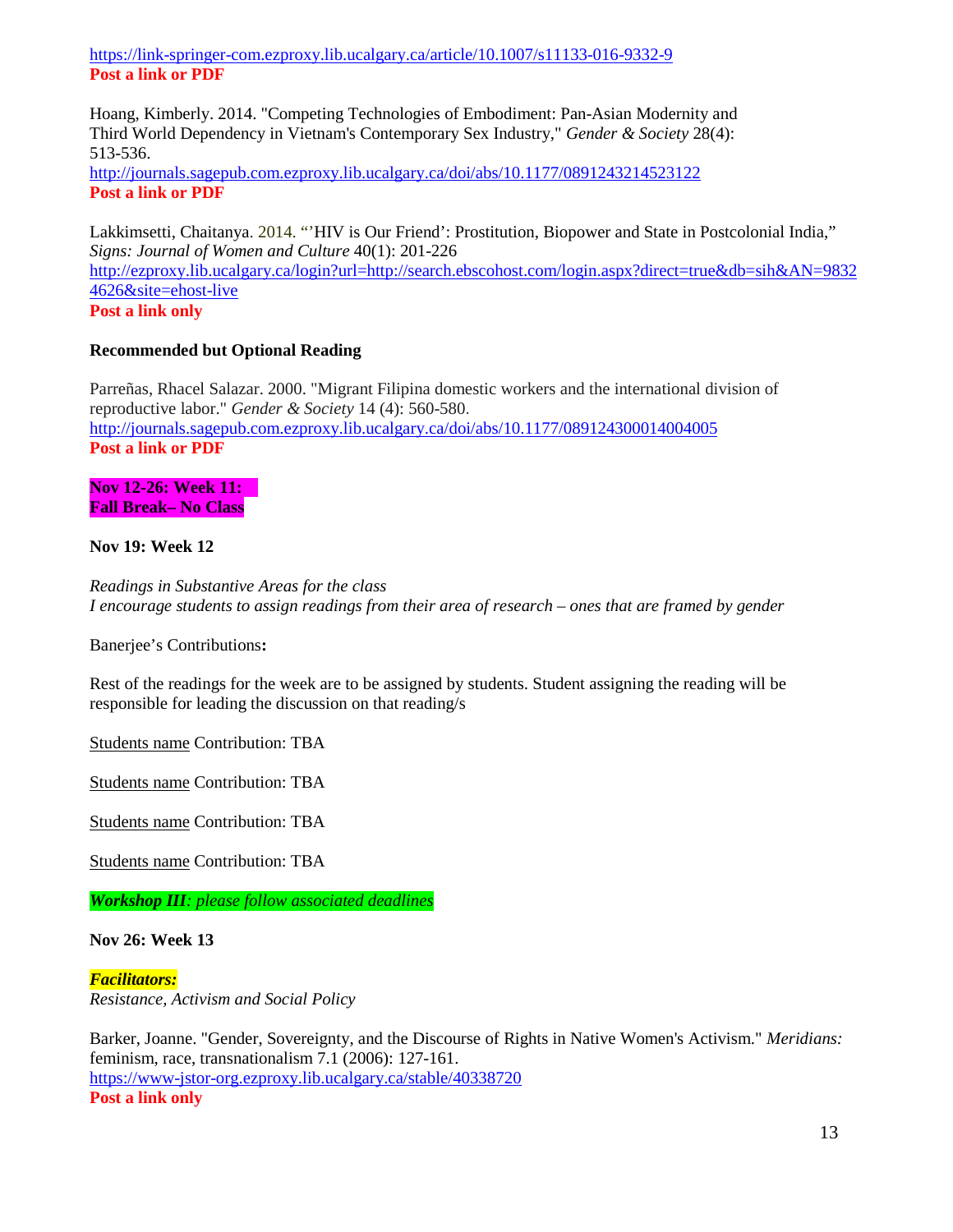Palmater, Pamela. "Shining light on the dark places: Addressing police racism and sexualized violence against indigenous women and girls in The National Inquiry." *Canadian Journal of Women and Writing the Law* 28.2 (2016): 253-284. [http://ezproxy.lib.ucalgary.ca/login?url=http://search.ebscohost.com/login.aspx?direct=true&db=rch&AN=1177](http://ezproxy.lib.ucalgary.ca/login?url=http://search.ebscohost.com/login.aspx?direct=true&db=rch&AN=117786491&site=ehost-live) [86491&site=ehost-live](http://ezproxy.lib.ucalgary.ca/login?url=http://search.ebscohost.com/login.aspx?direct=true&db=rch&AN=117786491&site=ehost-live)

# **Post a link only**

Armstrong, Elizabeth A., Laura Hamilton, and Brian Sweeney. 2006. "Sexual Assault on Campus: A Multilevel, Integrative Approach to Party Rape." *Social Problems 53*(4): 483-499. [https://www-jstor](https://www-jstor-org.ezproxy.lib.ucalgary.ca/stable/10.1525/sp.2006.53.4.483)[org.ezproxy.lib.ucalgary.ca/stable/10.1525/sp.2006.53.4.483](https://www-jstor-org.ezproxy.lib.ucalgary.ca/stable/10.1525/sp.2006.53.4.483) **Post a link only**

Abu-Lughod, Lila. "Do Muslim women really need saving? Anthropological reflections on cultural relativism and its others." *American Anthropologist*. 104.3 (2002): 783-790. <https://anthrosource-onlinelibrary-wiley-com.ezproxy.lib.ucalgary.ca/doi/pdf/10.1525/aa.2002.104.3.783> **Post a link or PDF**

Hollander, Joceylyn. 2013. " I Demand More of People: Accountability, Interaction and Gender Change." *Gender & Society*. Vol. 27 (5). <http://journals.sagepub.com.ezproxy.lib.ucalgary.ca/doi/abs/10.1177/0891243212464301> **Post a link or PDF**

# OR

Barbara Risman. 2009. "From Doing to Undoing: Gender As We Know It" Gender & Society 23:81-84. <http://journals.sagepub.com.ezproxy.lib.ucalgary.ca/doi/abs/10.1177/0891243208326874> **Post a link or PDF**

(You can either read Risman or Hollander)

# **Recommended but optional Readings**

Kelly, Erin L., Phyllis Moen, and Eric Tranby. 2011. "Changing workplaces to reduce workfamily conflict schedule control in a white-collar organization." American Sociological Review 76(2): 265-290. <http://journals.sagepub.com.ezproxy.lib.ucalgary.ca/doi/abs/10.1177/0003122411400056> **Post a link or PDF**

Bhatt, Amy, Madhavi Murty, and Priti Ramamurthy. 2010. "Hegemonic Developments: The New Indian Middle Class, Gendered Subalterns, and Diasporic Returnees in the Event of Neoliberalism." *Signs: A Journal of Women in Culture and Society* 36(1): 127-152.

[http://ezproxy.lib.ucalgary.ca/login?url=http://search.ebscohost.com/login.aspx?direct=true&db=sih&AN=5525](http://ezproxy.lib.ucalgary.ca/login?url=http://search.ebscohost.com/login.aspx?direct=true&db=sih&AN=55254337&site=ehost-live) [4337&site=ehost-live](http://ezproxy.lib.ucalgary.ca/login?url=http://search.ebscohost.com/login.aspx?direct=true&db=sih&AN=55254337&site=ehost-live)

#### **Post a link only**

# **Critical Reflective Essay 2**

*You should submit your second Critical Reflective Essay by the end of Week 13. It should engage at least 50% of the readings since your first critical reflection. See other details including essay questions in the assignment section above.* 

# **Week 14 - Dec 3 [LAST DAY OF CLASS – Celebration at my home – Day/date TBA (we'll doodle this)]**

Wrap Up and Final Thoughts.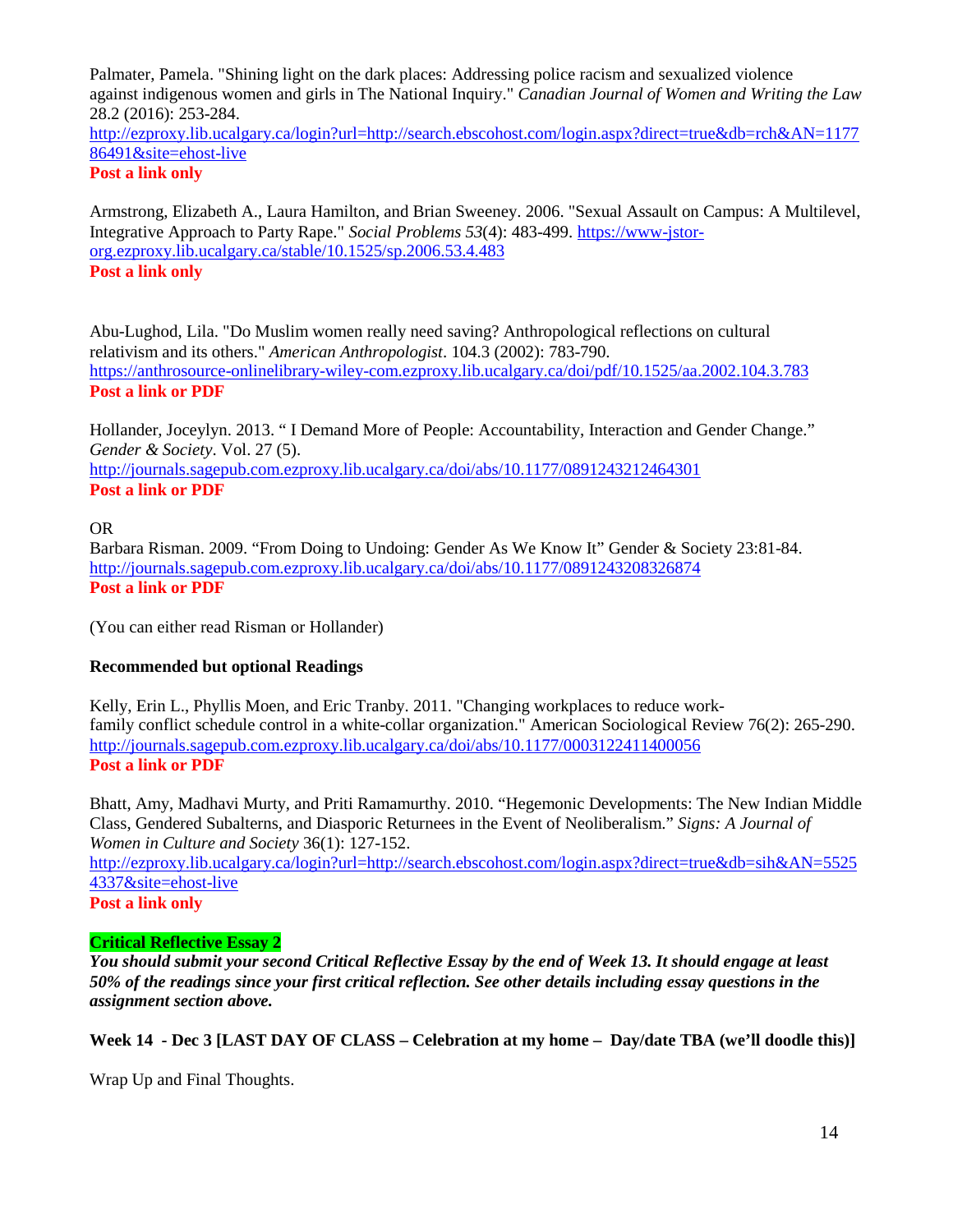**Choosing a journal exercise:** This exercise is for you to familiarize yourself with the structure of a journal article including its component, style, and length. Choose a model article from a journal, to which you would like to send your manuscript in the future, and bring an outline of the article to class, taking note of the length and content of each section of the article. This could be the same article you assign to the class for reading.

#### **Final Paper Due: Between last day of class and Dec 19, 2018 by 5:00 p.m. via dropbox.**

**---------------------------------**

| <b>Deadline Summary</b>                                   |                                             |
|-----------------------------------------------------------|---------------------------------------------|
| <b>Tasks</b>                                              | <b>Deadlines</b>                            |
| <b>Facilitations</b>                                      | Please see the course calendar for your     |
|                                                           | facilitation day                            |
| <b>Reading Reflections</b>                                | Sunday 5:00 p.m. the week you are           |
|                                                           | writing the reflection for. So for instance |
|                                                           | if you are writing a reflection for week 2, |
|                                                           | you must submit your reflection on Sep      |
|                                                           | 16 by 5:00p.m.                              |
| <b>Critical Response 1</b>                                | <b>Between Week 2 - Week 6</b>              |
| <b>Critical Response 2</b>                                | <b>Between Week 7 – Week 13</b>             |
| Workshop 1 - Bring your outlines/abstracts                | Oct 1                                       |
| for your final project to class                           |                                             |
| <b>Research Paper Outline-Email research</b>              | Oct 5, 5:00 p.m.                            |
| paper outline/abstract to professor                       |                                             |
| Send me the write up for Workshop 2 by                    | Oct 19th, 10:00 a.m                         |
| Friday for uploading. Class please read the               |                                             |
| write-up before coming to class on Monday                 |                                             |
| <b>Workshop <math>3</math> – Send one section of your</b> | Nov 19th, 10:00 a.m.                        |
| final papers to me (Prof.) for uploading.                 |                                             |
| Class please read the write-up before coming              |                                             |
| to class on Monday                                        |                                             |
| Send your readings for week 11 to me                      | Nov 10, 4:00 p.m.                           |
| Submit full research paper draft to me                    | By Nov 19 or earlier                        |
| (Prof.) for feedback (optional)                           |                                             |
| I will send feedback on paper drafts                      | By Dec 7                                    |
| <b>Final Papers due on D2L Dropbox</b>                    | Dec 19, 2018 by 5:00 p.m.                   |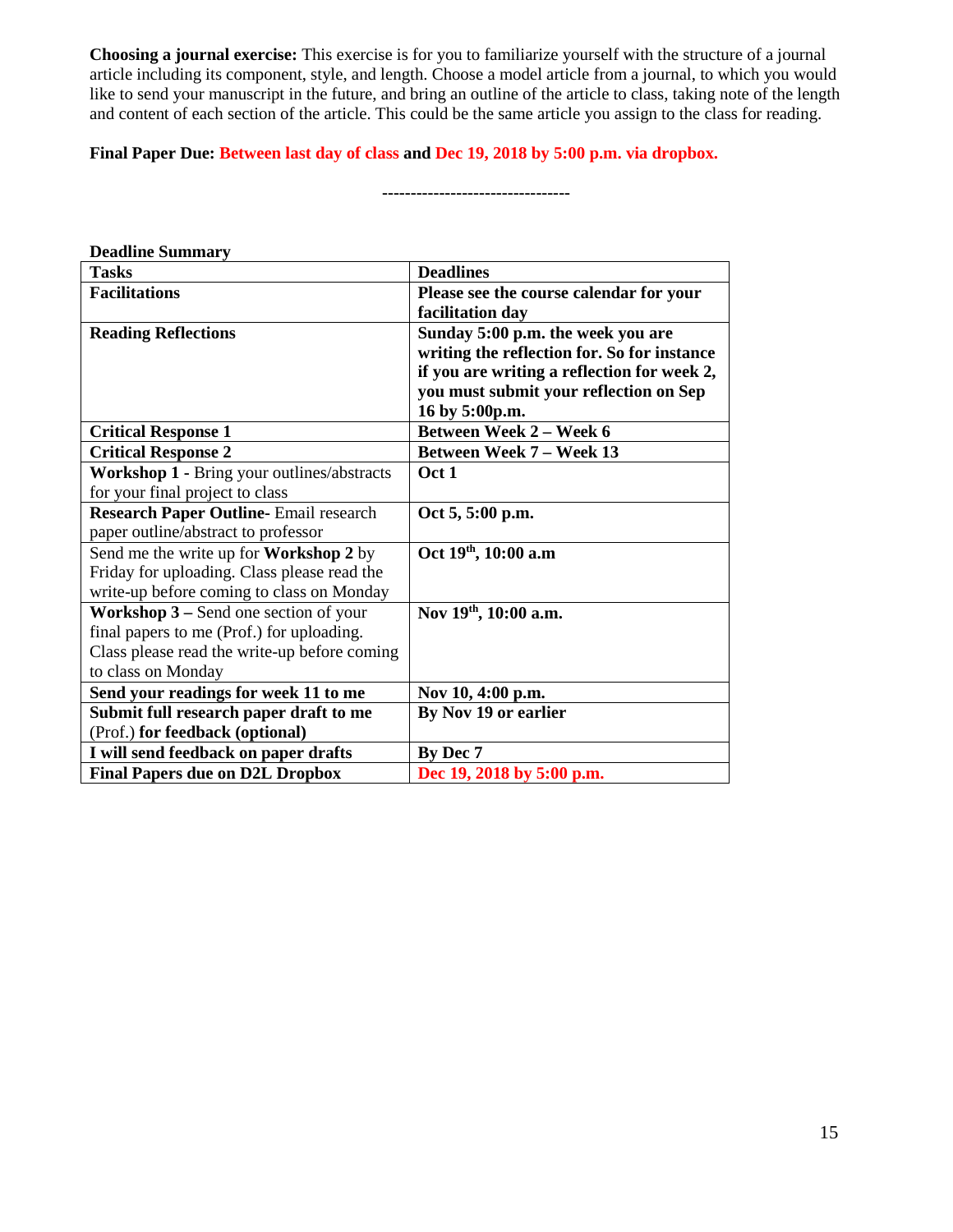#### **OTHER ADMINISTRATIVE INFORMATION:**

#### **Attendance Policy**

## *This is a graduate course and mandatory attendance should go without saying. Please plan to come to class on time and attend the full class period.*

If you face any particular challenges that you believe will affect your commitment to this course, please make an appointment to meet with me at the earliest possible date. You may not be responsible for your circumstances, but you are responsible for letting me know when you need support. I will be more likely to be able to assist you in dealing with your situation if I know about it early in the semester. I however cannot emphasize enough how important it is for you to attend class. I cannot replicate class discussions for people who miss a class period.

#### **Grade Reappraisal**

*Within two weeks* of the date the exam/assignment is returned, students seeking reappraisal of examinations or assignments must submit a written response to me explaining the basis for reconsideration of one's mark. I will reconsider the grade assigned and will then book a time with the student to discuss his or her work and rationale. It should be noted that a *re-assessed grade may be raised, lowered, or remain the same.*

#### **Reviewing of Exam and Assignment**

Students will have **two weeks after assignments** have been marked and grades have been posted on D2L to review the exam. For instance, students cannot demand to review the first exam or analysis paper at the end of the term.

#### **Technology Use**

To minimize disruption in the classroom, all cell phones; phones must be on silent during to minimize disruptions. Laptops and tablets are permitted in the classroom BUT ONLY to take notes and to access readings.

#### **Email**

Students can contact me over email ONLY to make appointments or in case of an **emergency**. Please put your course number and section (Soci 677) in your email's subject line, **and include a proper salutation (Dear/Hello, ….)** , your full name, student ID, and a **proper closing** to the email. *All emails violating customary email conventions will be ignored*. All other emails will be answered within one to two business days. I do not answer emails over the weekend. Please take that into account when emailing me questions pertaining assignments or exams, know that I **do not** discuss marks over email – any questions regarding marks needs to be addressed face-to-face. If you have a course-related question, please check the course outline first. Questions that can be answered by consulting the course outline will not be answered. *Also, please e-mail me for administrative purposes only, for example to set up an appointment. Please do not use e-mail as a replacement for an office visit, if there is something you want to discuss.* **Questions about the course content and readings, concerns about grades, or any other personal issues should be dealt with in person during my office hours.**

#### **Handing in Papers, Assignments**

- 1. The main Sociology Department office does not deal with any course-related matters. Please speak directly to your instructor.
- 2. **Protection of Privacy:** The Freedom of Information and Protection of Privacy (FOIPP) legislation does not allow students to retrieve any course material from public places. Anything that requires handing back will be returned directly during class or office hours. If students are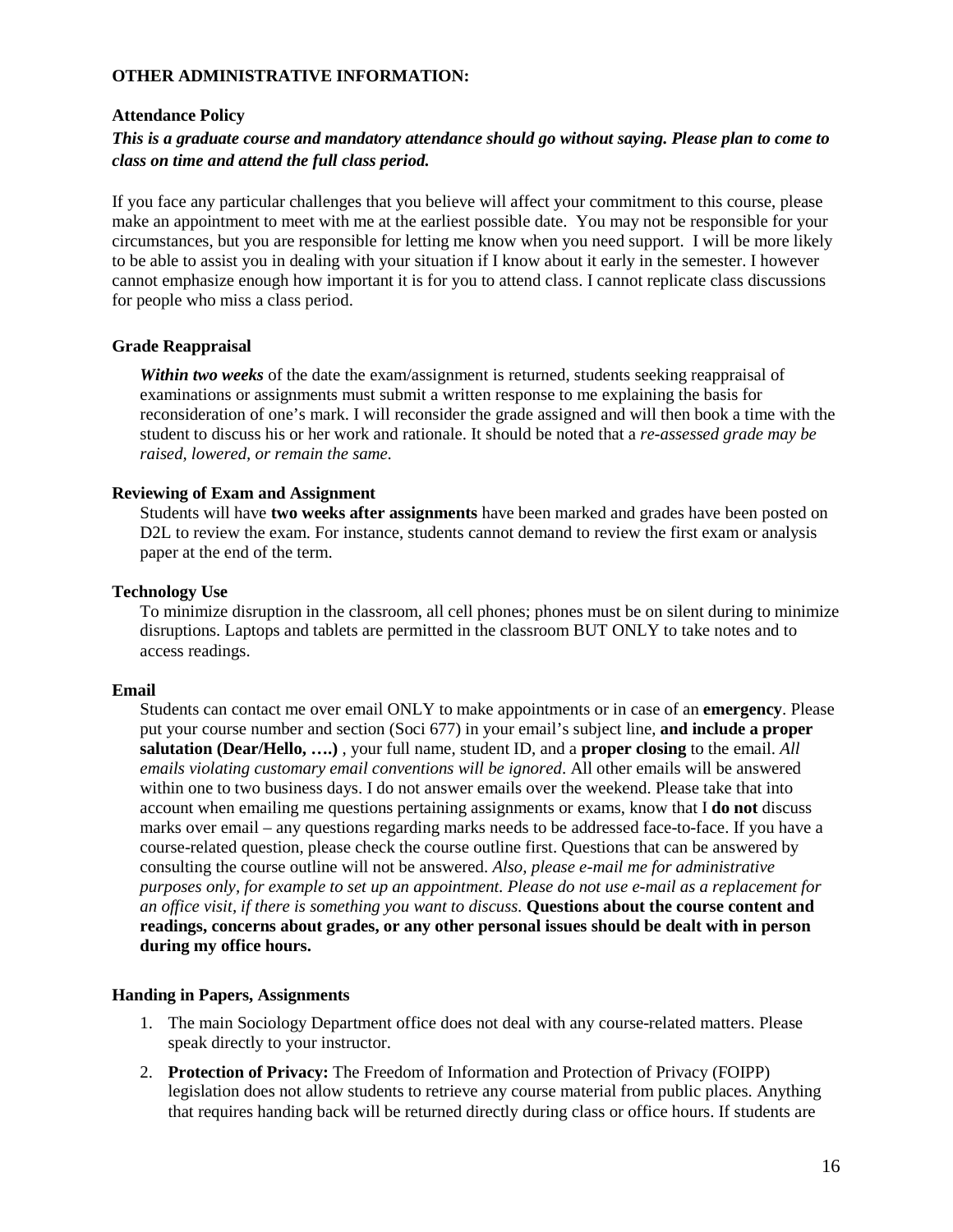unable to pick up their assignments from the instructor, they provide the instructor with a stamped, self-addressed envelope to be used for the return of the assignment.

3. Final grades are not posted by the Sociology Department. They are only available online.

#### **Emergency Evacuations**

In the case of fire or other emergency evacuation of this classroom, please proceed to the assembly point at the Professional Faculties - Food Court**.**

#### **Ethics Research**

Students are advised that any research with human subjects – including any interviewing (even with friends and family), opinion polling, or unobtrusive observation – must have the approval of the Faculty Ethics Committee. In completing course requirements, students must not undertake any human subjects research without discussing their plans with the instructor, to determine if ethics approval is required.

#### **Academic Misconduct**

Please refer to the website listed below for information on University of Calgary policies on Plagiarism/Cheating/Other Academic Misconduct: [http://www.ucalgary.ca/pubs/calendar/current/k-](http://www.ucalgary.ca/pubs/calendar/current/k-5.html)[5.html](http://www.ucalgary.ca/pubs/calendar/current/k-5.html)

#### **Deferrals**

When possible, please provide advance notice if you are unable to write an exam or complete/turn-in assignments on time. All requests for deferral of a course component due to health reasons must be accompanied by written documentation as outlined in the University Calendar and should be obtained while the student has the health issue rather than after recovery. Deferrals will be allowed in the following circumstances: illness, domestic affliction or religious conviction. Travel arrangements, misreading the syllabus, and scheduling conflicts with other classes or employment are not valid reasons for requesting a deferral. Deferrals will not be granted if it is determined that just cause is not shown by the student.

If you have missed a test for a legitimate reason, the instructor can require you to write a "make up" test as close in time to the original test as possible or can choose to transfer the percentage weight to another course component. If the instructor schedules a "make up" test for you, its date and location will be at the convenience of the Department of Sociology.

**Deferred Final Exam Form:** Please note that requests to defer a Registrar scheduled final exam are dealt with through the Registrar's Office. Further information about deadlines, and where paperwork should be taken, is available on the form, which can be found at: <https://www.ucalgary.ca/registrar/student-forms>

**Deferred Term Work Form:** Deferral of term work past the end of a term also requires a form to be filled out. It's available at

https://www.ucalgary.ca/registrar/files/registrar/deferred\_termwork15\_0.pdf

Once an extension date has been agreed between instructor and student, the form should be taken to the Faculty of Arts Program Information Centre (SS 110) for approval by an Associate Dean (Students).

#### **Student Representation**

The 2018-19 Students' Union VP Academic is Jessica Revington [\(suvpaca@ucalgary.ca\)](mailto:suvpaca@ucalgary.ca).

For more information, and to contact other elected officials with the Student's Union, please visit this link:<https://www.su.ucalgary.ca/about/who-we-are/elected-officials/>

You may also wish to contact the Student Ombudsperson for help with a variety of University-related matters:<http://www.ucalgary.ca/ombuds/contact>

#### **Safewalk**